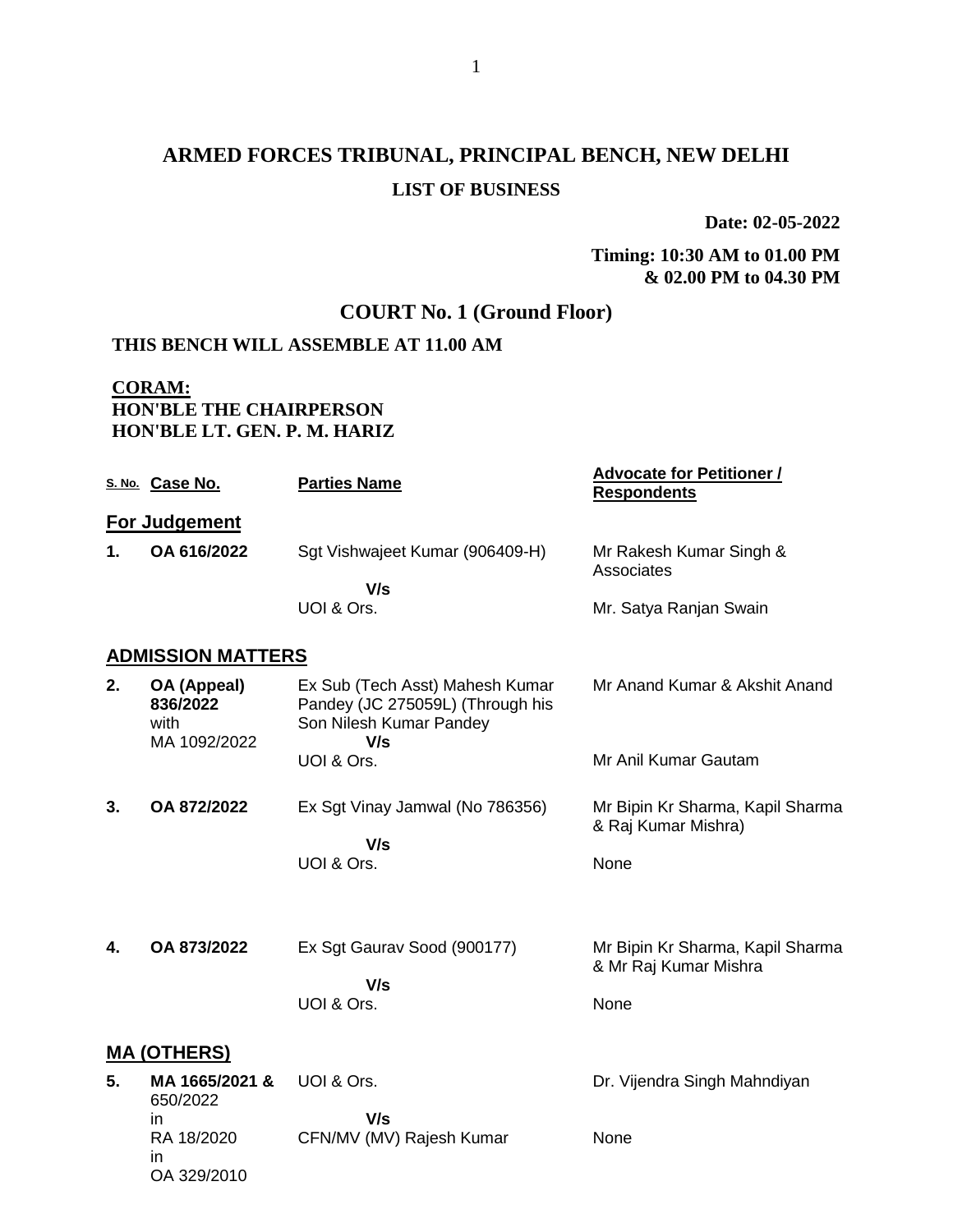| 6.  | MA 1140/2022<br>in                  | Flt Lt MPS Godara                                     | Applicant-in-Person                                                                   |
|-----|-------------------------------------|-------------------------------------------------------|---------------------------------------------------------------------------------------|
|     | MA 416/2017 &<br>546/2017           | V/s<br>UOI & Ors                                      | Gp Capt Karan Singh Bhati Sr.<br><b>CGSC</b>                                          |
| 7.  | MA 1157/2022<br>in.<br>OA 1013/2021 | CPO LOG (MAT) Narender Kumar<br>$(139722-A)$<br>V/s   | Mr Ramneek Mishra                                                                     |
|     |                                     | UOI & Ors                                             | Dr Vijendra Singh Mahndiyan                                                           |
| 8.  | MA 1158/2022<br>in                  | No. 15668591-P Hav Mote Bhujung<br>Uttam              | Mr Abhishek Singh & Sumit Kumar                                                       |
|     | OA 2402/2019                        | V/s                                                   | Mr. Niranjana Das                                                                     |
|     |                                     | UOI & Ors                                             |                                                                                       |
| 9.  | MA 1159/2022<br>in                  | Sol (GD) Shanasshi Salia 3 Air FMN<br>SIG (15704012L) | Mr Abhishek Singh & Sunit Kumar                                                       |
|     | OA 2403/2019                        | V/s<br>UOI & Ors                                      | Mr. D K Sabat                                                                         |
| 10. | MA 1170/2022<br>in                  | UOI & Ors                                             | Dr Vijendra Singh Mahndiyan                                                           |
|     | RA 19/2019<br>in<br>OA 299/2014     | V/s<br>Ex Maj Rupinder Singh (IC-63643M)              | Ms. Archana Ramesh                                                                    |
|     | <b>Pleadings Not Complete</b>       |                                                       |                                                                                       |
| 11. | OA 689/2020                         | Sqn Ldr Abhishek Pratap Singh<br>$(32283-A)$          | Mr. SS Pandey & Associates                                                            |
|     |                                     | V/s<br>UOI & Ors.                                     | Mr Prabodh Kumar for R 1-3,<br>None for R-4                                           |
| 12. | OA 1002/2020<br>with                | Mrs R Jani W/o Sgt S Sanoj (No<br>909329)<br>V/s      | Mr Manoj Kr Gupta                                                                     |
|     | MA 335/2022                         | UOI & Ors.                                            | Dr. Vijendra Singh Mahndiyan for<br>R 1-4, Mr. Bipin Bihari for R-5 &<br>None for R 6 |
| 13. | OA 718/2021                         | Cmde MS Ratra (Retd) (No 00116 N)                     | Mr Manoj Kr Gupta                                                                     |
|     |                                     | V/s<br>UOI & Ors.                                     | Mr Prabodh Kumar for R-1, R 3-4,<br>Dr Vijendra Singh Mahndiyan for                   |

**14. OA 2354/2021** with MA 2459/2021 JC-281318Y Sub V Subramanian (Retd)  **V/s** UOI & Ors. Mr B P Vaishnav & Associates Gp Capt Karan Singh Bhati, Sr

R-2 and Mr. Nitin Saxena for R-5

CGSC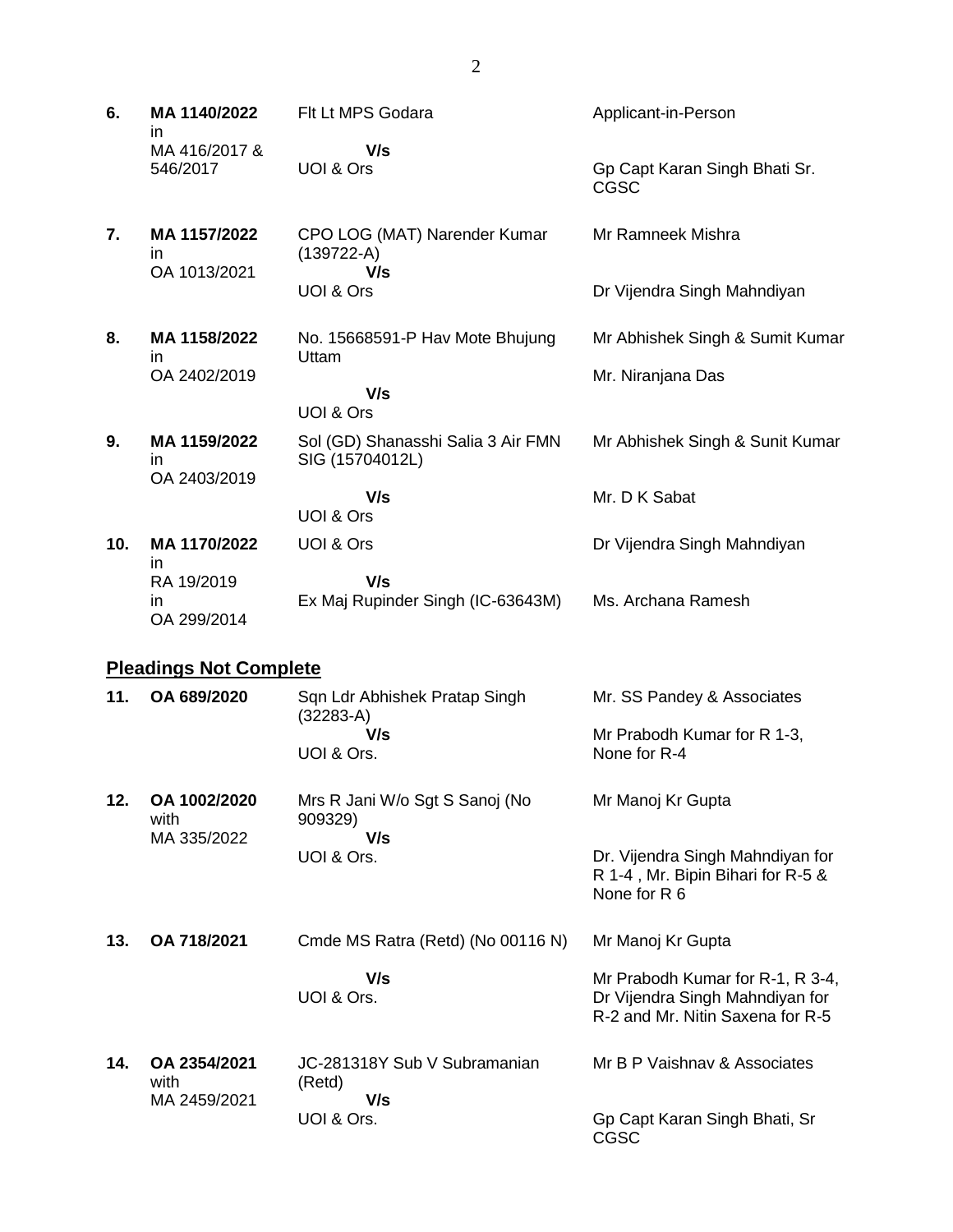| 15.         | OA 71/2022                        | Maj Gen Sanjeev Chowdhry (Retd) (IC<br>41952 P) & Ors.<br>V/s          | Mr Indra Sen Singh And Rahul<br>Vyas         |
|-------------|-----------------------------------|------------------------------------------------------------------------|----------------------------------------------|
|             |                                   | UOI & Ors.                                                             | Mr V Pattabhi Ram                            |
| <b>WITH</b> |                                   |                                                                        |                                              |
| 16.         | OA 107/2022                       | (IC 43407 K) Maj Gen Surender<br>Pavamani AVSM SM (Retd) & Ors.<br>V/s | Mr Rahul Vyas & Mr Indra Sen<br>Singh        |
|             |                                   | UOI & Ors.                                                             | Gp Capt Karan Singh Bhati, Sr<br><b>CGSC</b> |
| <b>WITH</b> |                                   |                                                                        |                                              |
| 17.         | OA 108/2022                       | (IC-35731 M) Maj Gen Shashi<br>Bhushan Asthana SM VSM (Retd) &<br>Ors. | Mr Indra Sen Singh & Mr Rahul<br>Vyas        |
|             |                                   | V/s<br>UOI & Ors.                                                      | Gp Capt Karan Singh Bhati, Sr<br><b>CGSC</b> |
| 18.         | OA 86/2022                        | Sep Rakesh Kumar (3203920-P)                                           | Mr Rajesh Nandal                             |
|             |                                   | V/s<br>UOI & Ors.                                                      | Mr V Pattabhi Ram                            |
| 19.         | OA 87/2022<br>with<br>MA 789/2022 | JC-405130 Sub (Hony Capt)<br>Lekhanath Sedai (Retd)<br>V/s             | Mr B P Vaishnav & Associates                 |
|             |                                   | UOI & Ors.                                                             | Ms. Jyotsna Kaushik                          |
| 20.         | OA 113/2022                       | (SS 45317 F) Maj Anand Kumar<br>Thakur                                 | Mr Piyush Thakran & Mr Udghosh               |
|             |                                   | V/s<br>UOI & Ors.                                                      | Mr. Neeraj Sr. CGSC R-1 to R-3               |
| 21.         | OA 130/2022                       | SS-44371H Maj Neelam Bhalla                                            | Mr S S Pandey & Associates                   |
|             |                                   | V/s<br>UOI & Ors.                                                      | Mr. Neeraj Sr. CGSC                          |
| 22.         | OA 138/2022                       | SS-45052H Maj Nemi Pandey                                              | Mr S S Pandey & Associates                   |
|             |                                   | V/s<br>UOI & Ors.                                                      | Gp Capt Karan Singh Bhati, Sr<br><b>CGSC</b> |
| 23.         | OA 139/2022                       | SS-44433X Maj Anmol Mahar                                              | Mr S S Pandey & Associates                   |
|             |                                   | V/s<br>UOI & Ors.                                                      | Mr. Neeraj Sr. CGSC                          |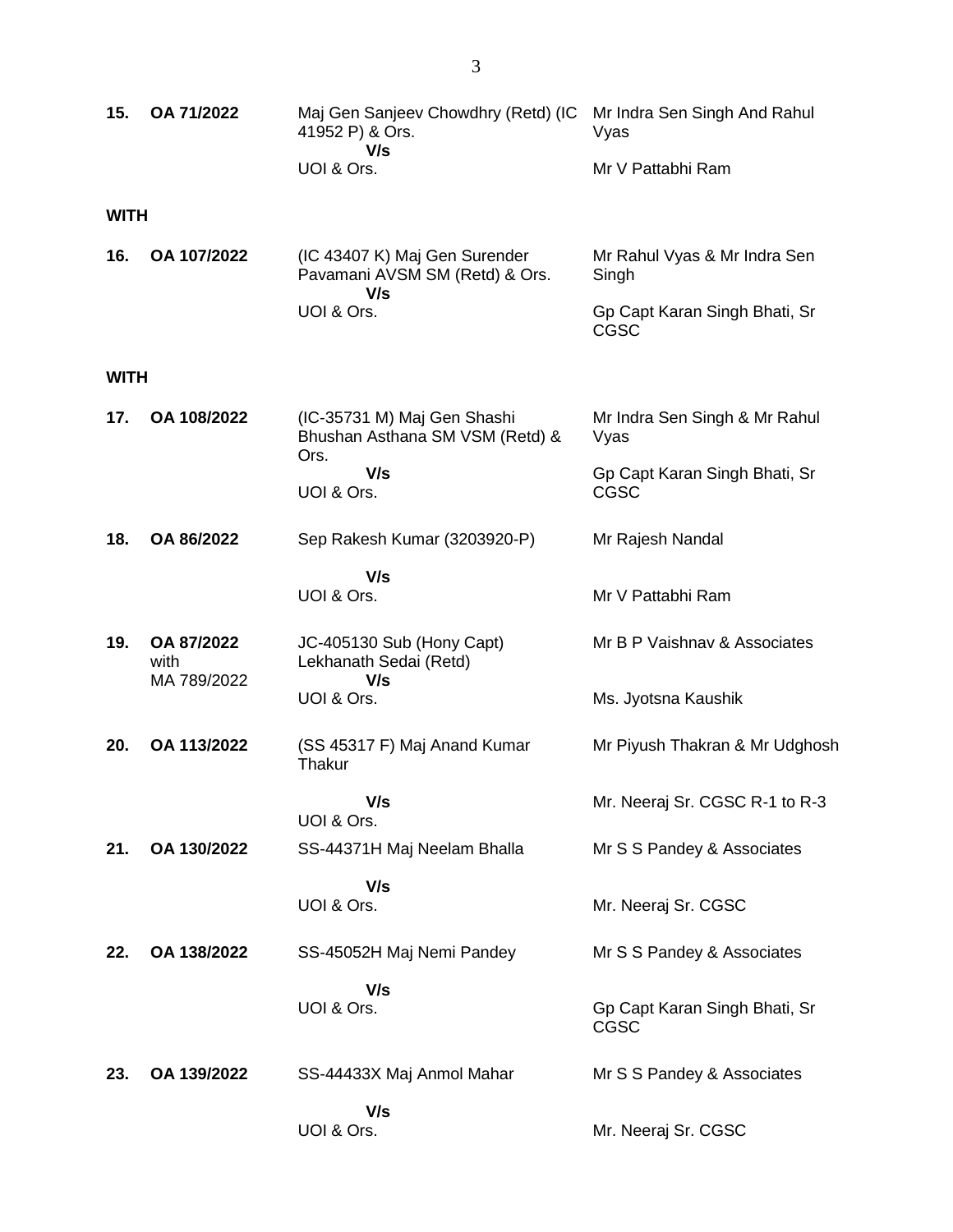| 24.         | OA 232/2022<br>(OA 1624/2021<br>RB, Chandigarh) | Sub (Hony Capt) Rakesh Kumar Rana Mr B P Vaishnav & Associates<br>(Retd) (JC 276407N) |                                               |
|-------------|-------------------------------------------------|---------------------------------------------------------------------------------------|-----------------------------------------------|
|             |                                                 | V/s                                                                                   |                                               |
|             |                                                 | UOI & Ors.                                                                            | Mr Rajesh Kumar Das                           |
|             | <b>Pleadings Complete</b>                       |                                                                                       |                                               |
| 25.         | OA 1873/2020<br>with                            | Sqn Ldr Kawal Preet Bakshi (31254-T) Ms. Pallavi Awasthi                              |                                               |
|             | MA 495/2021 &<br>1040/2022                      | V/s<br>UOI & Ors.                                                                     | Mr J S Rawat                                  |
| <b>WITH</b> |                                                 |                                                                                       |                                               |
| 26.         | OA 1942/2021<br>with<br>MA 1982/2021            | Sqn Ldr Pritam Sarkar (Retd) (No<br>31072 H)                                          | Ms Pallavi Awasthi                            |
|             |                                                 | V/s<br>UOI & Ors.                                                                     | Mr. Satya Ranjan Swain                        |
|             | <b>FOR FINAL HEARING</b>                        |                                                                                       |                                               |
| 27.         | OA 1969/2020                                    | IC-47701F Maj Gen Vikas Saini                                                         | Mr Rajiv Manglik                              |
|             |                                                 | V/s<br>UOI & Ors.                                                                     | Mr. Harish V Shankar                          |
| 28.         | OA 187/2017                                     | Lt Col Vikram Singh Bhadoria                                                          | Mr. S S Pandey                                |
|             |                                                 | V/s<br>UOI & Ors.                                                                     | Dr Vijendra Singh Mahndiyan for R<br>$1 - 4$  |
| 29.         | OA 2022/2017                                    | Ex Cpl Ramesh Soni (No.702454-A)                                                      | Mr. V S Kadian                                |
|             |                                                 | V/s<br>UOI & Ors.                                                                     | Mr SR Swain                                   |
| 30.         | OA 1871/2020                                    | IC-50360M Col Paramvir Singh                                                          | Mr. Rajiv Manglik                             |
|             |                                                 | V/s<br>UOI & Ors.                                                                     | Gp Capt Karan Singh Bhati, Sr.<br><b>CGSC</b> |
| 31.         | OA 1098/2021                                    | Cpl Prasobh M (714742-B)                                                              | Mr Ajit Kakkar & Associates                   |
|             |                                                 | V/s                                                                                   |                                               |
|             |                                                 | UOI & Ors.                                                                            | Mr. Avdhesh Kumar Singh                       |
| 32.         | OA 1438/2021                                    | (WS 00967H) Maj S Eswari                                                              | Mr S S Pandey & Associates                    |
|             |                                                 | V/s<br>UOI & Ors.                                                                     | Mr. Satya Ranjan Swain                        |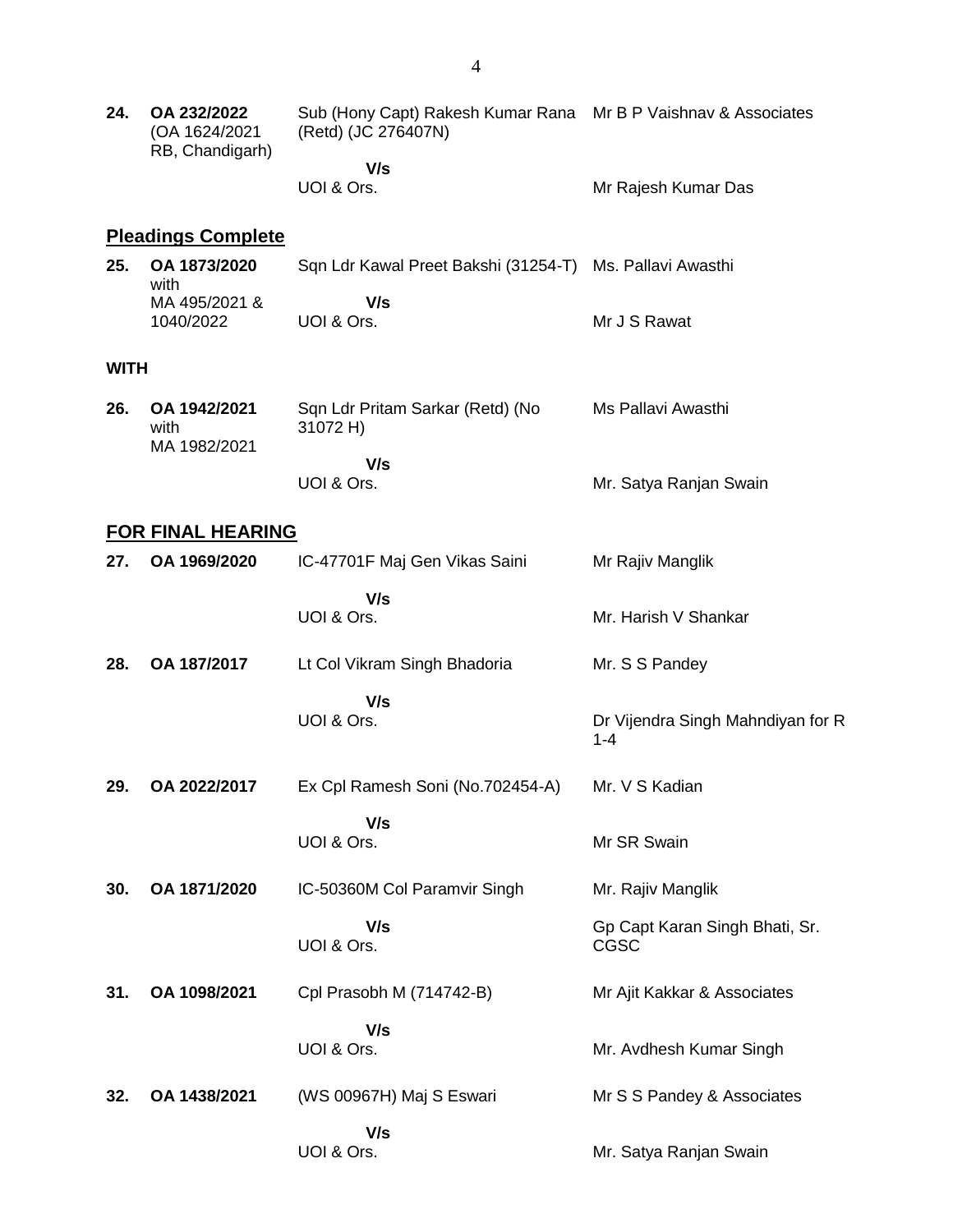**Date: 02-05-2022**

**Timing: 10:30 AM to 01.00 PM & 02.00 PM to 04.30 PM**

### **COURT No. 1 (Ground Floor)**

### **NOTIFICATION**

## **It is hereby notified for information of all concerned that the following matters stand adjourned to 25-07-2022.**

| 1. | OA 2320/2019                         | Col Prashant Ganpatrao Sankpal (IC<br>53168 N)<br>V/s | Mr SS Pandey & Associates                      |
|----|--------------------------------------|-------------------------------------------------------|------------------------------------------------|
|    |                                      | UOI & Ors.                                            | Mr Ashok Chaitanya                             |
| 2. | OA 2322/2019<br>with<br>MA 2855/2021 | JC-301394P Sub Maj (Gnr) Rakesh<br>Kumar<br>V/s       | Mr. S S Pandey & Associates                    |
|    |                                      | UOI & Ors.                                            | Mr K K Tyagi                                   |
| 3. | OA 2430/2019                         | Nb Sub Shyam Sundar Thakur (JC<br>773399 X)<br>V/s    | Mr Ajit Kakkar, Madhuri Koli &<br>Alpana Yadav |
|    |                                      | UOI & Ors.                                            | Mr. Y P Singh                                  |
| 4. | OA 267/2020                          | IC-53358-A Lt Col Sukant Behera                       | Mr. S S Pandey & Associates                    |
|    |                                      | V/s                                                   |                                                |
|    |                                      | UOI & Ors.                                            | Ms. Jyotsna Kaushik                            |
| 5. | OA 277/2020<br>with<br>MA 664/2021   | No 4194781H Ex Hav (PA) Vijay<br>Pandey<br>V/s        | Mr. Indra Sen Singh/Abhishek<br>Singh          |
|    |                                      | UOI & Ors.                                            | Mr. Anil Gautam                                |
| 6. | OA 360/2020<br>with                  | Sub (AIG) Puranmal Saini (JC 272152<br>F)             | Mr HS Tiwari                                   |
|    | MA 2454/2021 &<br>451/2020           | V/s<br>UOI & Ors.                                     | Mr K K Tyagi                                   |
| 7. | OA 414/2020                          | Nb Sub/AEC Vinod Kumar (Retd) (JC<br>805520 W)        | Mr Indra Sen Singh & Abhishek<br>Singh         |
|    |                                      | V/s                                                   |                                                |
|    |                                      | UOI & Ors.                                            | Mr Ashok Chaitanya                             |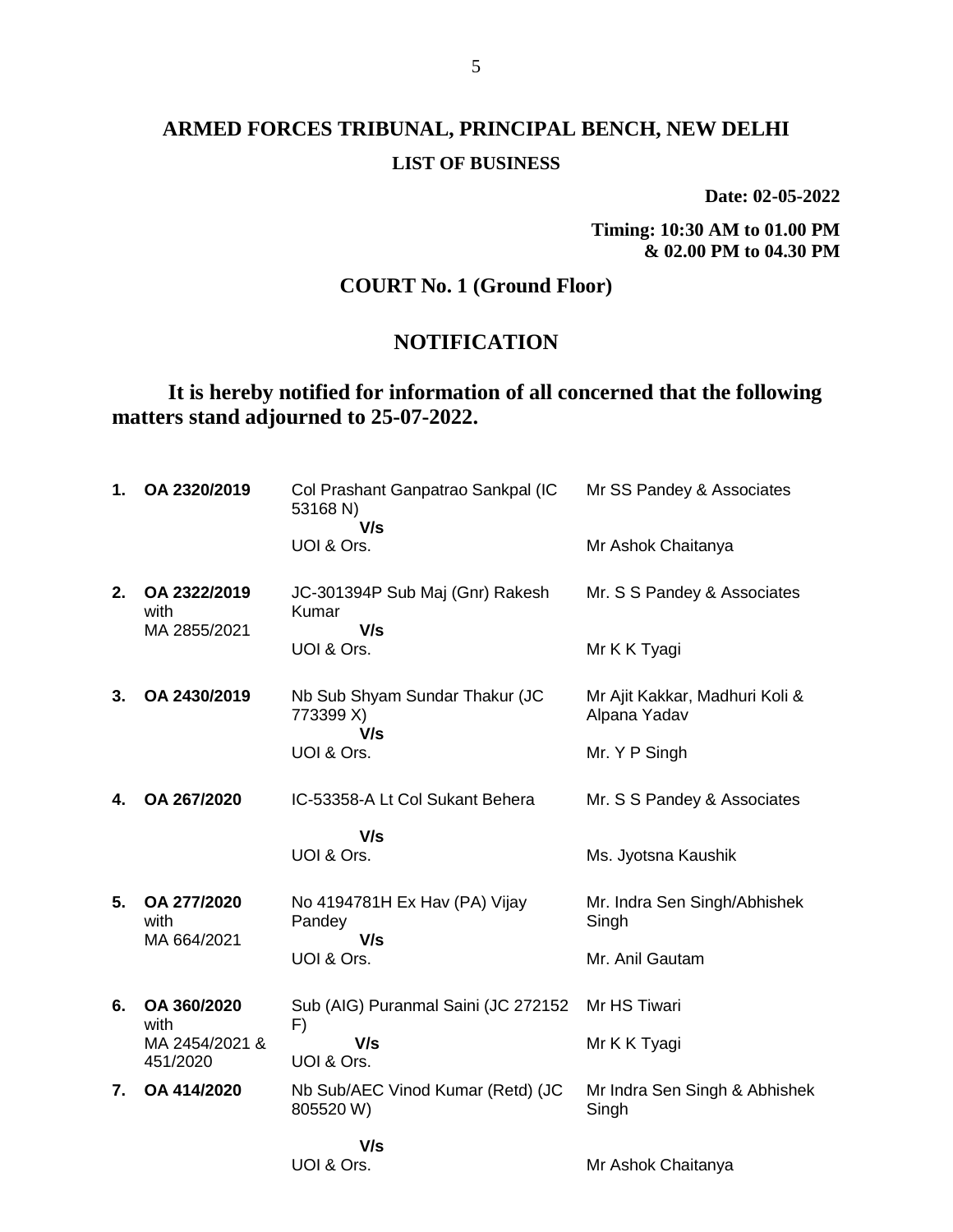- **8. OA 422/2020** with MA 2299/2020 HMT Anshul Kumar Dixit (No 14665707 Y)  **V/s** UOI & Ors. Mr Ajit Kakkar CGSC
	- JC-805864P Nb Sub/AEC Kishor Kumar (Retd.)

Hav/PA Priya Ranjan Dhada (No

Hav (PA) Amarendra Bhutia (No

 **V/s** UOI & Ors.

**10. OA 448/2020** with MA 558/2020 & 599/2021

**9. OA 435/2020** with

MA 2159/2020

6942448 H)  **V/s** UOI & Ors.

**11. OA 499/2020** with MA 1734/2021

 **V/s** UOI & Ors.

8036909 F)

**12. OA 500/2020** No. 15672642-P Hav (PA) Vishwajit Sexena Singh

Gp Capt Surender Singh Rao (25497-

9512947X Ex Hav/AEC Arup Mitra

 **V/s** UOI & Ors.

UOI & Ors.

**13. OA 528/2020** with MA 19/2021

**14. OA 615/2020** with MA 475/2021

 **V/s** UOI & Ors.

L)

**15. OA 616/2020** with MA 1917/2021 JC-805297X Ex Sub/AEC Radhey Shyam Rohela  **V/s Singh** 

 **V/s**

UOI & Ors.

**16. OA 618/2020** 9513011F Ex Hav AEC Rakesh Kumar Joshi Mr Indra Sen Singh & Mr. Abhishek Singh

> **V/s** UOI & Ors.

Gp Capt Karan Singh Bhati, Sr

Mr. Indra Sen Singh/Abhishek **Singh** 

Mr Prabodh Kumar

Mr Indra Sen Singh & Abhishek Singh

Mr YP Singh

Mr Indra Sen Singh & Abhishek **Singh** 

Mr. K K Tyagi

Mr. Indra Sen Singh/Abhishek

Mr. S S Pandey & Associates

Mr. J S Rawat

Mr. Shyam Narayan

Mr Indra Sen Singh & Mr. Abhishek Singh

Ms. Jyotsna Kaushik

Mr. Indra Sen Singh/Abhishek

Mr. Y P Singh

Mr. V S Tomar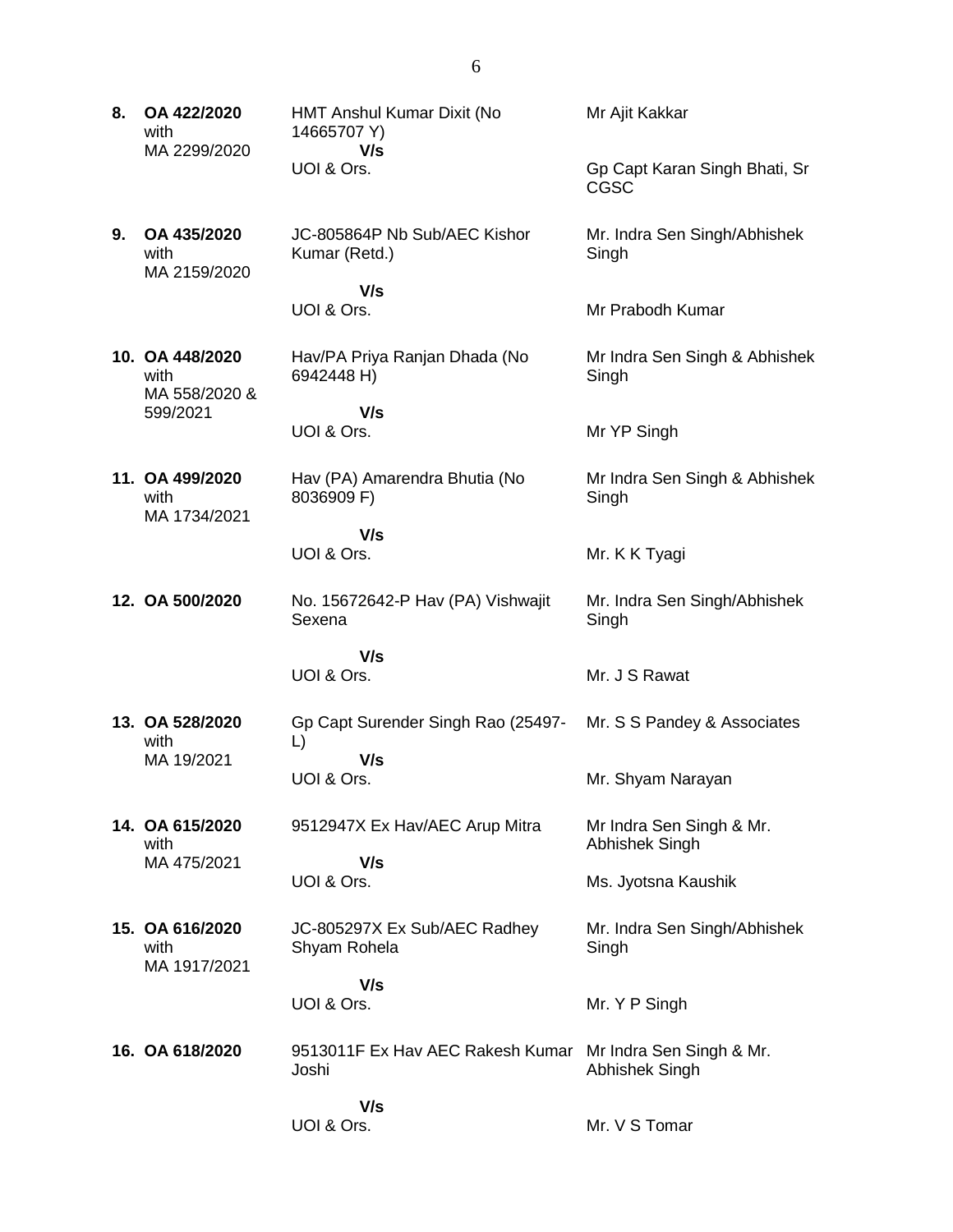**17. OA 643/2020** with MA 659/2022 Nb Sub Rajesh Kumar (JC- 673249M) Mr Ajit Kakkar & Associates  **V/s** UOI & Ors. Mr K K Tyagi **18. OA 686/2020** with MA 2070/2021 JC-760959A Sub Chandra Prakash P  **V/s** UOI & Ors. Mr. V S Kadian Mr. K K Tyagi **19. OA 922/2020** with MA 1045/2020 Ex JWO RK Dubey (749216-B) V/s UOI & Ors. Mr Ajit Kakkar & Ms Alpana Yadav Dr Vijendra Mahndiyan **20. OA 1000/2020** with MA 1125/2020 & 239/2021 Wg Cdr Alok Saxena (Retd) (No 23244 Mr. Ajit Kakkar A) V/s UOI & Ors. Mr. Anil Gautam **21. OA 1026/2020** with MA 1913/2021 JC 302086 F Sub/Clk SD Manoj Kumar Mr Manoj Kr Gupta (Retd) V/s UOI & Ors. Mr. K K Tyagi **22. OA 1047/2020** with MA 1929/2021 IC 46779A Col Shamsul Siddiqui V/s UOI & Ors. Mr SS Pandey & Associates Mr. K K Tyagi **23. OA 1048/2020** IC 46744K Col Vinod Gupta (Retd) V/s UOI & Ors. Mr SS Pandey & Associates Mr. Ashok Chaitanya **24. OA 1049/2020** IC 46784L Col Sudhir Gupta (Retd) V/s UOI & Ors. Mr SS Pandey & Associates Mr. J S Rawat **25. OA 1129/2020** with MA 1279/2020 & 188/2021 GP Capt. Mukesh Khare (23099-L) V/s UOI & Ors. Mr. Ajit Kakkar Dr. Vijendra Singh Mahndiyan **26. OA 1148/2020** IC-40789N Col. R. N. S. Singal (Retd) V/s UOI & Ors. Mr. Indra Sen Singh/Abhishek Singh Mr. Neeraj, Sr. CGSC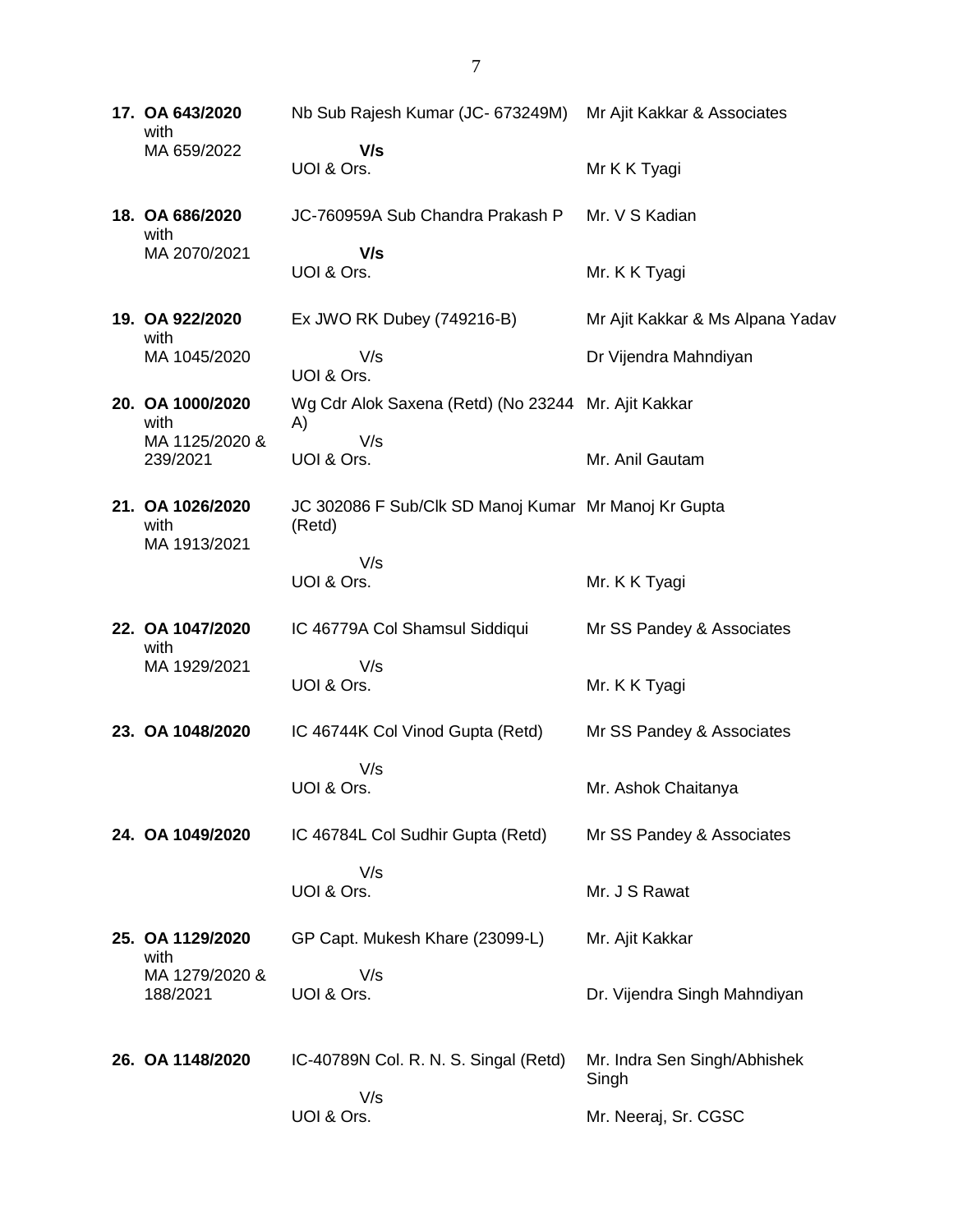**27. OA 76/2021** with MA 716/2022 Ex Sep Mohammed Shakir (14916413- Mr Virender Singh Kadian A) V/s UOI & Ors. Mr K K Tyagi **28. OA 1744/2021** Sgt Amit Kumar Awasthi (798047-L)  **V/s** UOI & Ors. Mr Gyan Chandra Tripathi Mr. Harish V Shankar for R 1-4 & 6 and None for R-5 **29. OA 2162/2021** with MA 2274/2021 & 1112/2022 Ex Hav (PA) Sunil Kumar (6394146 N) & Ors.  **V/s** UOI & Ors. Mr Indra Sen Singh & Ms Kirtika Chhatwal Mr Prabodh Kumar **30. OA 2163/2021** with MA 2275/2021 MWO (HFO) Ram Jee Singh (Retd) (653172)  **V/s** UOI & Ors. Mr Manoj Kumar Gupta & **Associates** Mr J S Rawat **31. OA 2423/2021** Col RR Menon (IC 55142 X)  **V/s** UOI & Ors. Mr SS Pandey & Associates Mr. J S Rawat **32. OA 208/2022** with MA 301/2022 Maj Gen Sanjeev Jain (Retd) (IC 41185 F) V/s UOI & Ors. Mr Ajit Kakkar & Associates Ms Barkha Babbar **33. OA 666/2015** Gp Capt (Retd) A K Mathur  **V/s** UOI & Ors. Mr. Md Mujeeb Mr Harish V Shankar **34. OA 223/2016** Col K R Verma (Retd)  **V/s** UOI & Ors. In Person Mr YP Singh **WITH 35. OA 1055/2016** Col M K R Varma  **V/s** UOI & Ors. Mr. K R Verma Mr Satya Ranjan Swain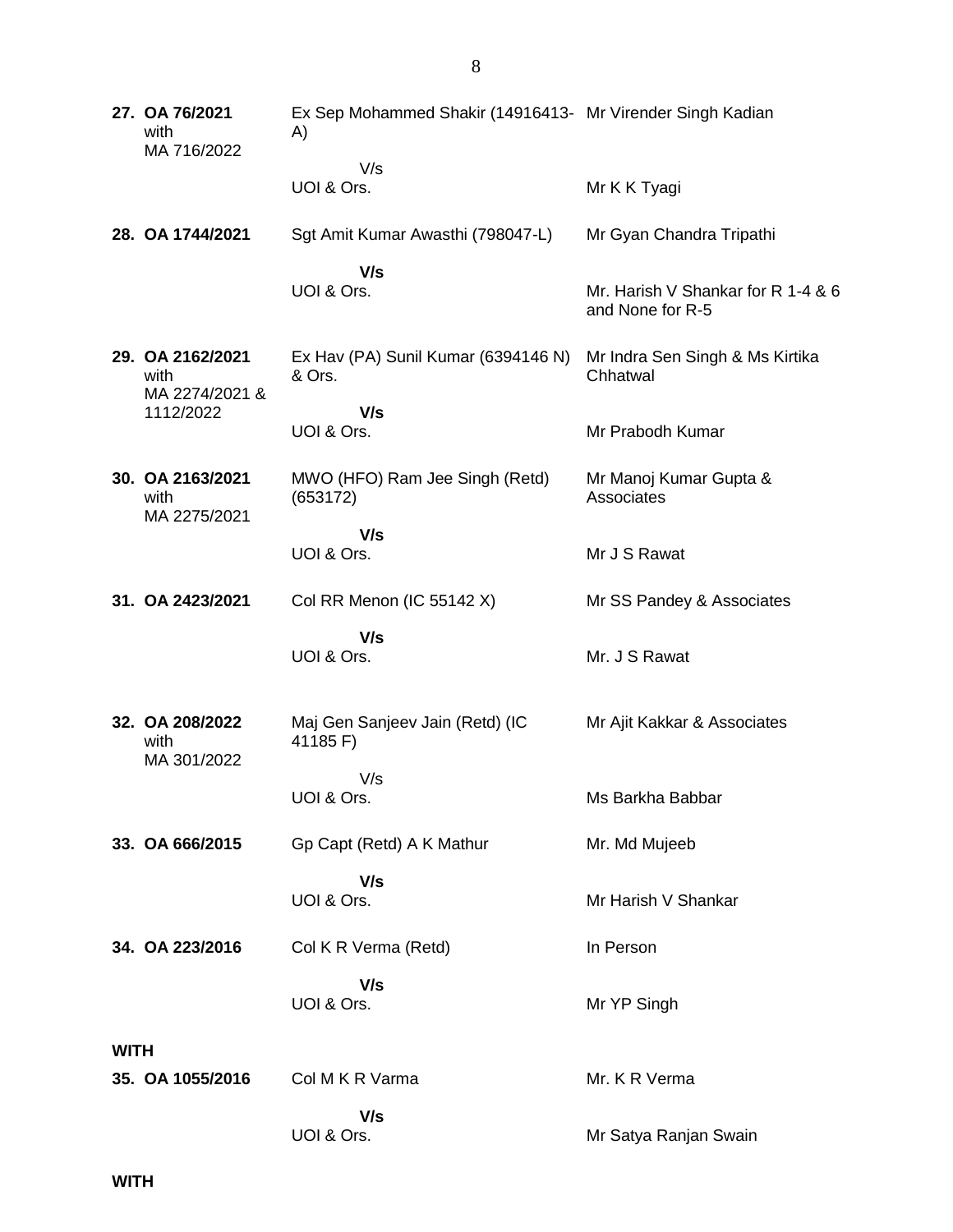|             | 36. OA 1056/2016<br>with | <b>Col Vivek Srivastav</b>       | Mr. Himanshu Gautam         |  |  |
|-------------|--------------------------|----------------------------------|-----------------------------|--|--|
|             | MA 710/2021              | V/s<br>UOI & Ors.                | Dr Vijendra Singh Mahndiyan |  |  |
| <b>WITH</b> |                          |                                  |                             |  |  |
|             | 37. OA 1135/2016         | Lt Col. Anjani Kumar Singh       | Mr. K R Verma               |  |  |
|             |                          | V/s<br>UOI & Ors.                | Ms Barkha Babbar            |  |  |
| <b>WITH</b> |                          |                                  |                             |  |  |
|             | 38. OA 1195/2016         | Lt Col. Vishal Sachdev           | Mr. K R Verma               |  |  |
|             |                          | V/s<br>UOI & Ors.                | Ms Jyotsana Kaushik         |  |  |
| <b>WITH</b> |                          |                                  |                             |  |  |
|             | 39. OA 1592/2016<br>with | Lt Col Om Prakash Chauhan        | Mr. Himanshu Gautam         |  |  |
|             | MA 2228/2021             | V/s<br>UOI & Ors.                | Mr Harish V Shankar         |  |  |
| <b>WITH</b> |                          |                                  |                             |  |  |
|             | 40. OA 1593/2016         | <b>Col Narinder Singh</b>        | Mr. K R Verma               |  |  |
|             |                          | V/s<br>UOI & Ors.                | Mr Shyam Narayan            |  |  |
| <b>WITH</b> |                          |                                  |                             |  |  |
|             | 41. OA 1600/2016         | Col R K Chibber                  | Mr. K R Verma               |  |  |
|             |                          | V/s<br>UOI & Ors.                | Mr Harish V Shankar         |  |  |
| <b>WITH</b> |                          |                                  |                             |  |  |
|             | 42. OA 379/2016          | Lt Col Gyandera Pandey           | Mr. Himanshu Gautam         |  |  |
|             |                          | V/s<br>UOI & Ors.                | Mr Prabodh Kumar            |  |  |
|             | <b>WITH</b>              |                                  |                             |  |  |
|             | 43. OA 1955/2017         | Col (Retd) V P Singh (IC-43965L) | Mr. K R Verma               |  |  |
|             |                          | V/s<br>UOI & Ors.                | Mr VS Tomar                 |  |  |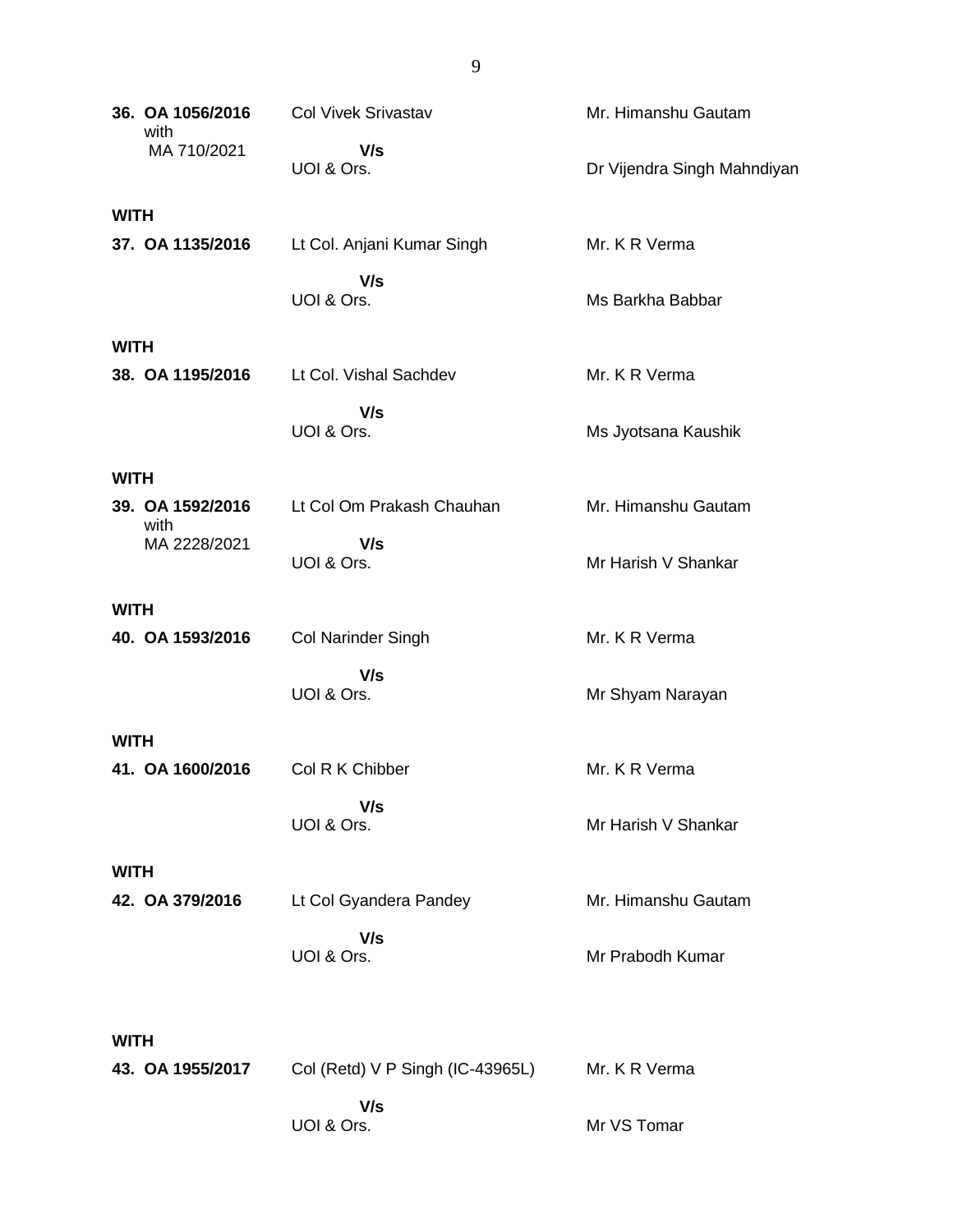| <b>WITH</b> |                                        |                                                           |                             |
|-------------|----------------------------------------|-----------------------------------------------------------|-----------------------------|
|             | 44. OA 1956/2017                       | Lt Col J S Rana (IC-41313L)                               | Mr. Himanshu Gautam         |
|             |                                        | V/s<br>UOI & Ors.                                         | Mr V Pattabhi Ram           |
| <b>WITH</b> |                                        |                                                           |                             |
|             | 45. OA 2083/2017                       | Col (Retd) Varinder Singh (IC-45024W) Mr. K R Verma       |                             |
|             |                                        | V/s<br>UOI & Ors.                                         | Mr Satya Ranjan Swain       |
| <b>WITH</b> |                                        |                                                           |                             |
|             | 46. OA 1937/2017<br>with               | Col (Retd) J S Dalal (IC-42932N)                          | Mr. K R Verma               |
|             | MA 639/2021                            | V/s<br>UOI & Ors.                                         | Mr. Arvind Patel            |
| <b>WITH</b> |                                        |                                                           |                             |
|             | 47. OA 798/2018                        | IC-42148A Col (Retd.) Balvinder Singh Mr. Himanshu Gautam |                             |
|             |                                        | V/s<br>UOI & Ors.                                         | Mr. A. K. Gautam            |
| <b>WITH</b> |                                        |                                                           |                             |
|             | 48. OA 659/2021<br>with                | Brig Sanjay Khanna (Retd) (IC 44403<br>A) & Ors.          | Mr KR Verma                 |
|             | MA 714/2021                            | V/s                                                       |                             |
|             |                                        | UOI & Ors.                                                | Dr Vijendra Singh Mahndiyan |
| <b>WITH</b> |                                        |                                                           |                             |
|             | 49. OA 398/2021                        | Col Neeraj Dhawan (Retd) (IC 41748<br>W) & Ors.           | Mr KR Verma                 |
|             |                                        | V/s<br>UOI & Ors.                                         | Ms. Barkha Babbar           |
| <b>WITH</b> |                                        |                                                           |                             |
|             | 50. OA 788/2021<br>with MA 840/2021    | Col Sudeepkumar D Mehta (Retd) (IC<br>44142 X) & Ors.     | Mr KR Verma                 |
|             |                                        | V/s<br>UOI & Ors.                                         | Mr. J S Rawat               |
|             |                                        |                                                           |                             |
| <b>WITH</b> |                                        |                                                           |                             |
|             | 51. OA 795/2021<br>with<br>MA 855/2021 | (70275 R) Capt (IN) Chandra Sekhar<br>Panda (Retd)        | Mr K R Verma                |
|             |                                        | V/s<br>UOI & Ors.                                         | Mr. Neeraj, Sr CGSC         |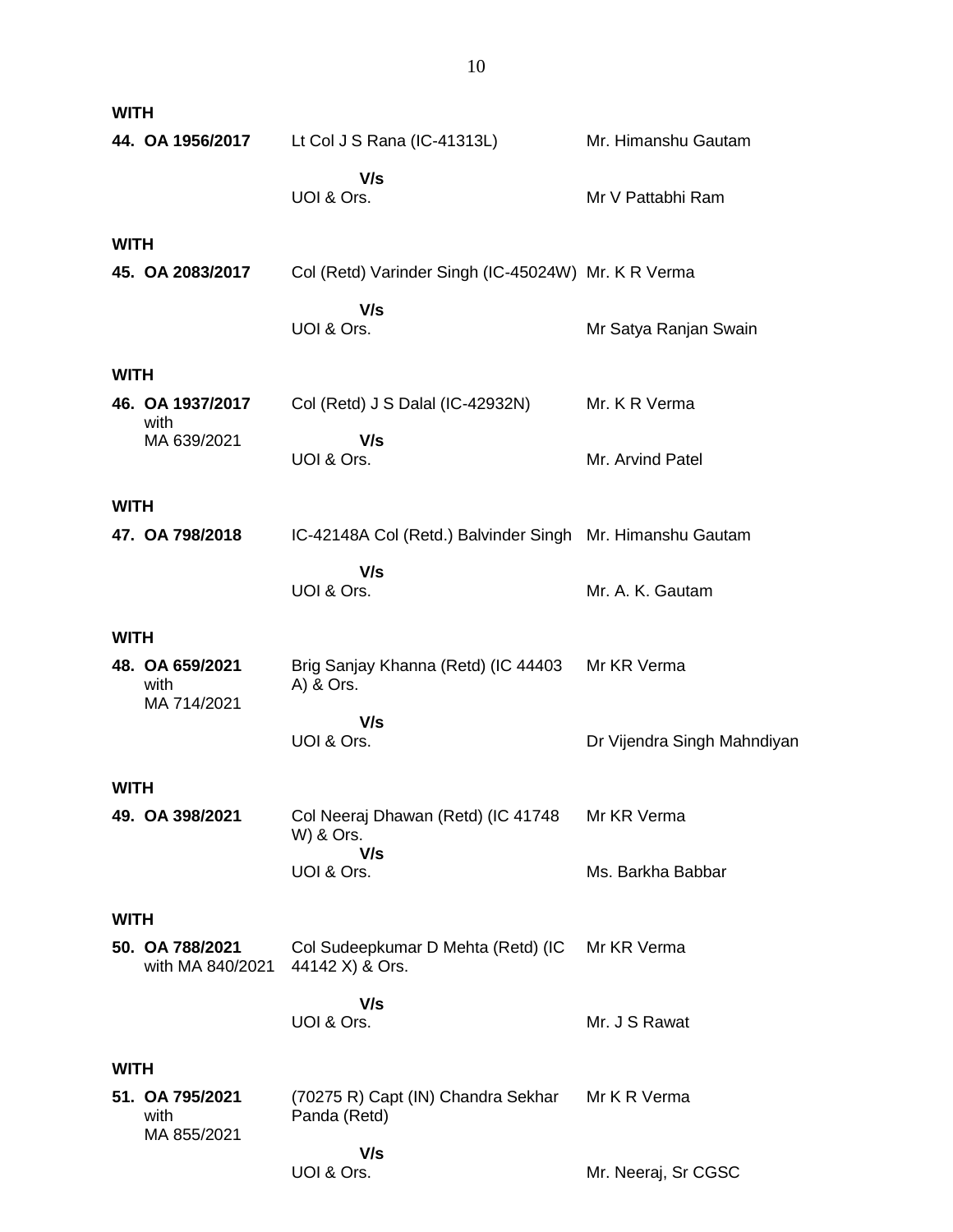**WITH**

| 52. OA 263/2021<br>with<br>MA 471/2022 | Smt Anita Gupta Wd/o Gp Capt Sanjay Mr KR Verma<br>Gupta deceased (18595H) (LGS) |                                          |
|----------------------------------------|----------------------------------------------------------------------------------|------------------------------------------|
|                                        | V/s                                                                              |                                          |
|                                        | UOI & Ors.                                                                       | Dr Vijendra Singh Mahndiyan              |
| 53. OA 702/2019                        | Hony Capt Madan Mohan Yadav<br>(Retd) (JC 273095 X)                              | Mr Ajit Kakkar & Associates              |
|                                        | V/s                                                                              |                                          |
|                                        | UOI & Ors.                                                                       | Mr. K K Tyagi                            |
| 54. OA 1895/2019                       | Hav (PA) Madan Mohan (No 6394362<br>F)                                           | Mr Indra Sen Singh & Abhishek<br>Singh   |
|                                        | V/s                                                                              |                                          |
|                                        | UOI & Ors.                                                                       | Mr. K K Tyagi                            |
| 55. OA 60/2020                         | Hav (PA) Sundara Murali PK (No<br>15485616 H)                                    | Mr Indra Sen Singh & Abhishek<br>Singh   |
|                                        | V/s                                                                              |                                          |
|                                        | UOI & Ors.                                                                       | Mr. Satya Ranjan Swain                   |
| 56. OA 99/2020                         | Sep R Mahendran (10452900-K)                                                     | Mr. Narender Kaushik & Pankaj<br>Kaushik |
|                                        | V/s<br>UOI & Ors.                                                                | Mr. Shyam Narayan                        |
| 57. OA 425/2020                        | Ex Nk Balbinder Singh (14618648-M)                                               | Mr. Ajit Kakkar & Associates             |
| with<br>MA 530/2020                    | V/s                                                                              |                                          |
|                                        | UOI & Ors.                                                                       | Mr Avdhesh Kumar Singh                   |
| 58. OA 449/2020                        | Ris/Clk (SD) Chandan Singh (JC<br>246632 N)                                      | Mr Indra Sen Singh & Abhishek<br>Singh   |
|                                        | V/s                                                                              |                                          |
|                                        | UOI & Ors.                                                                       | Mr Avdhesh Kumar Singh                   |
| 59. OA 497/2020                        | Nb Sub (PA) Daulat Ram (JC 673796<br>F)                                          | Mr Indra Sen Singh & Abhishek<br>Singh   |
|                                        | V/s                                                                              |                                          |
|                                        | UOI & Ors.                                                                       | Mr. Neeraj, Sr. CGSC                     |
| 60. OA 555/2020                        | JC-301133F Sub (TIFC) Shatrughan<br>Mall                                         | Mr. S S Pandey & Associates              |
|                                        | V/s<br>UOI & Ors.                                                                | Mr. Arvind Kumar                         |
|                                        |                                                                                  |                                          |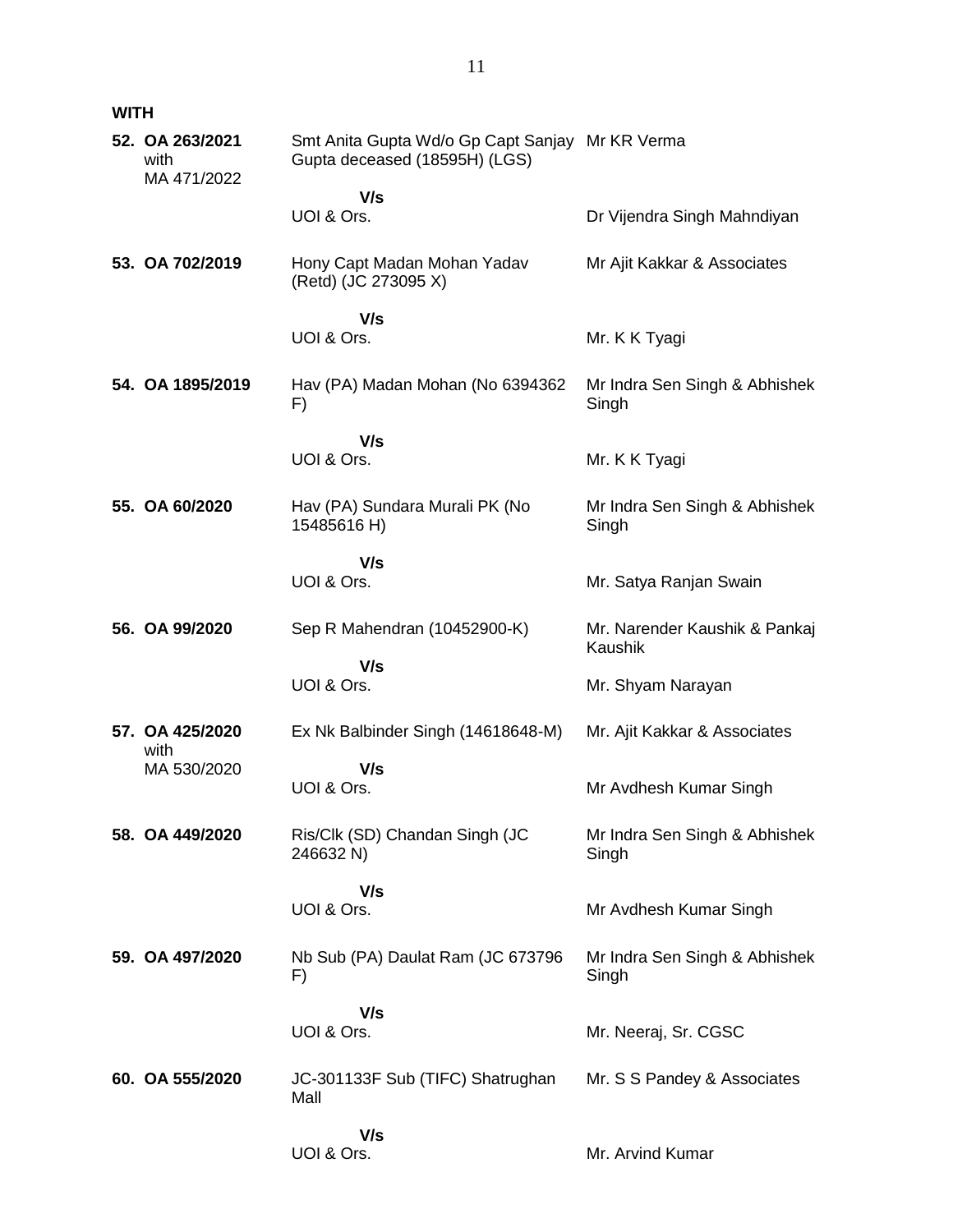| 61. OA 989/2020<br>with<br>MA 1105/2020 | Nb Sub (TA) Madan Lal<br>V/s                          | Mr Ajit Kakkar and Ms Alpana<br>Yadav    |
|-----------------------------------------|-------------------------------------------------------|------------------------------------------|
|                                         | UOI & Ors.                                            | Mr. Arvind Patel                         |
| 62. OA 1029/2020<br>with<br>MA 466/2021 | Hav/Clk (SD) Purnendu Kumar (No<br>14848125 M)<br>V/s | Mr Indra Sen Singh and Abhishek<br>Singh |
|                                         | UOI & Ors.                                            | Ms. Jyotsna Kaushik                      |
| 63. OA 53/2021                          | Ex Nk Amit Kumar (15439824 Y)                         | Mr Ajit Kakkar & Associates              |
|                                         | V/s                                                   |                                          |
|                                         | UOI & Ors.                                            | Mr Anil Gautam                           |
| 64. OA 341/2021                         | Sub (AIG) Hement Singh (JC 301136<br>P)               | Mr SS Pandey                             |
|                                         | V/s                                                   |                                          |
|                                         | UOI & Ors.                                            | Mr D K Sabat                             |
| 65. OA 1368/2021<br>with<br>MA 131/2022 | Ex Sgt Amit Kumar Kushwaha (No<br>743559 B)           | Mr Durgesh Kumar Sharma                  |
|                                         | V/s                                                   |                                          |
|                                         | UOI & Ors.                                            | Mr. J S Rawat                            |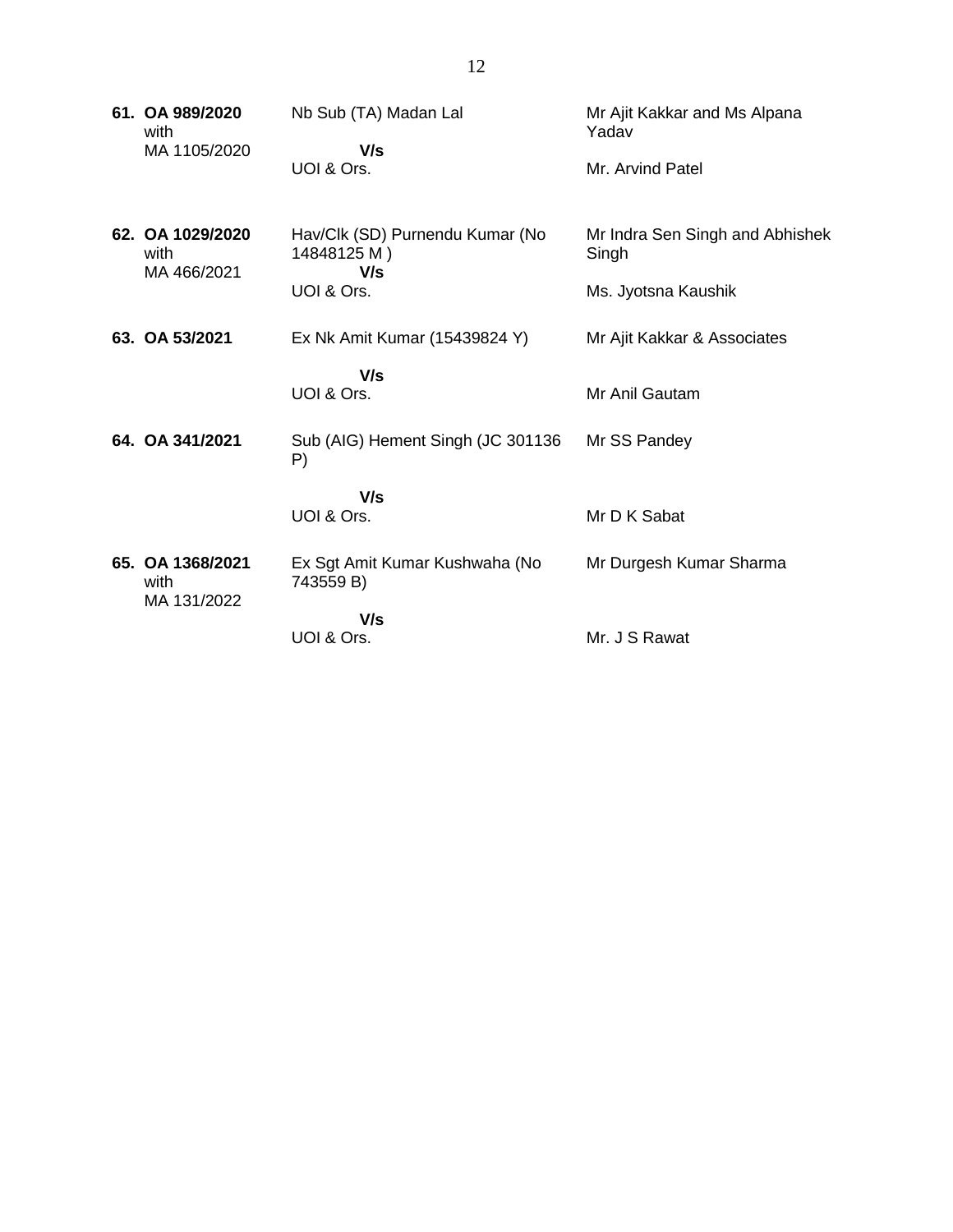# **ARMED FORCES TRIBUNAL, PRINCIPAL BENCH, NEW DELHI LIST OF BUSINESS**

**Date: 02-05-2022**

**Timing: 11:00 AM**

#### **PRINCIPAL REGISTRAR COURT**

#### **PRINCIPAL REGISTRAR COURT WILL SIT FROM 12.00 NOON TO 1.00 PM**

### **THE FOLLOWING CASES SHALL BE TAKEN THROUGH VIRTUAL HEARING**

### **Link for Virtual Hearing Principal Registrar Court:**

<https://aftpb.webex.com/meet/vcaftpb>

|    | S. No. Case No.                      | <b>Parties Name</b>                                                                         | <b>Advocate for Petitioner /</b><br><b>Respondents</b> |
|----|--------------------------------------|---------------------------------------------------------------------------------------------|--------------------------------------------------------|
|    | <b>Pleadings Complete</b>            |                                                                                             |                                                        |
| 1. | OA 2784/2021<br>with<br>MA 1130/2022 | Mukesh Kumar Singh (Ex Sgt 780884-<br>G)                                                    | Mr Omprakash Kr Srivastava &<br>Rajesh Kumar           |
|    |                                      | V/s                                                                                         |                                                        |
|    |                                      | UOI & Ors.                                                                                  | Mr Shyam Narayan                                       |
| 2. | OA 2793/2021<br>with<br>MA 2985/2021 | Smt Janki Devi Wd/O Spr Late Mohan<br>Singh (No 1575709 H)                                  | Mr Praveen Kumar                                       |
|    |                                      | V/s                                                                                         |                                                        |
|    |                                      | UOI & Ors.                                                                                  | Dr. Vijendra Singh Mahndiyan                           |
|    | <b>Pleadings Not Complete</b>        |                                                                                             |                                                        |
| 3. | OA 2225/2021<br>with<br>MA 2322/2021 | (JC 185309 A) Friedda Ekka W/O Late Mr Ajit Kakkar & Associates<br><b>Sub Deonis Soreng</b> |                                                        |
|    |                                      | V/s                                                                                         |                                                        |
|    |                                      | UOI & Ors.                                                                                  | Ms Barkha Babbar                                       |
| 4. | OA 2648/2021                         | Brig Jeewan Singh Rajpurohit (Retd)<br>(IC 42807K)                                          | Mr V S Kadian                                          |
|    |                                      | V/s<br>UOI & Ors.                                                                           | Ms Barkha Babbar                                       |
| 5. | OA 2704/2021<br>with                 | Ex Rect Narayan Singh Negi (4203159 Mr Ved Prakash & Mr Devendra<br>Y)                      | Kumar                                                  |
|    | MA 2863/2021                         | V/s                                                                                         |                                                        |
|    |                                      | UOI & Ors.                                                                                  | Mr D K Sabat                                           |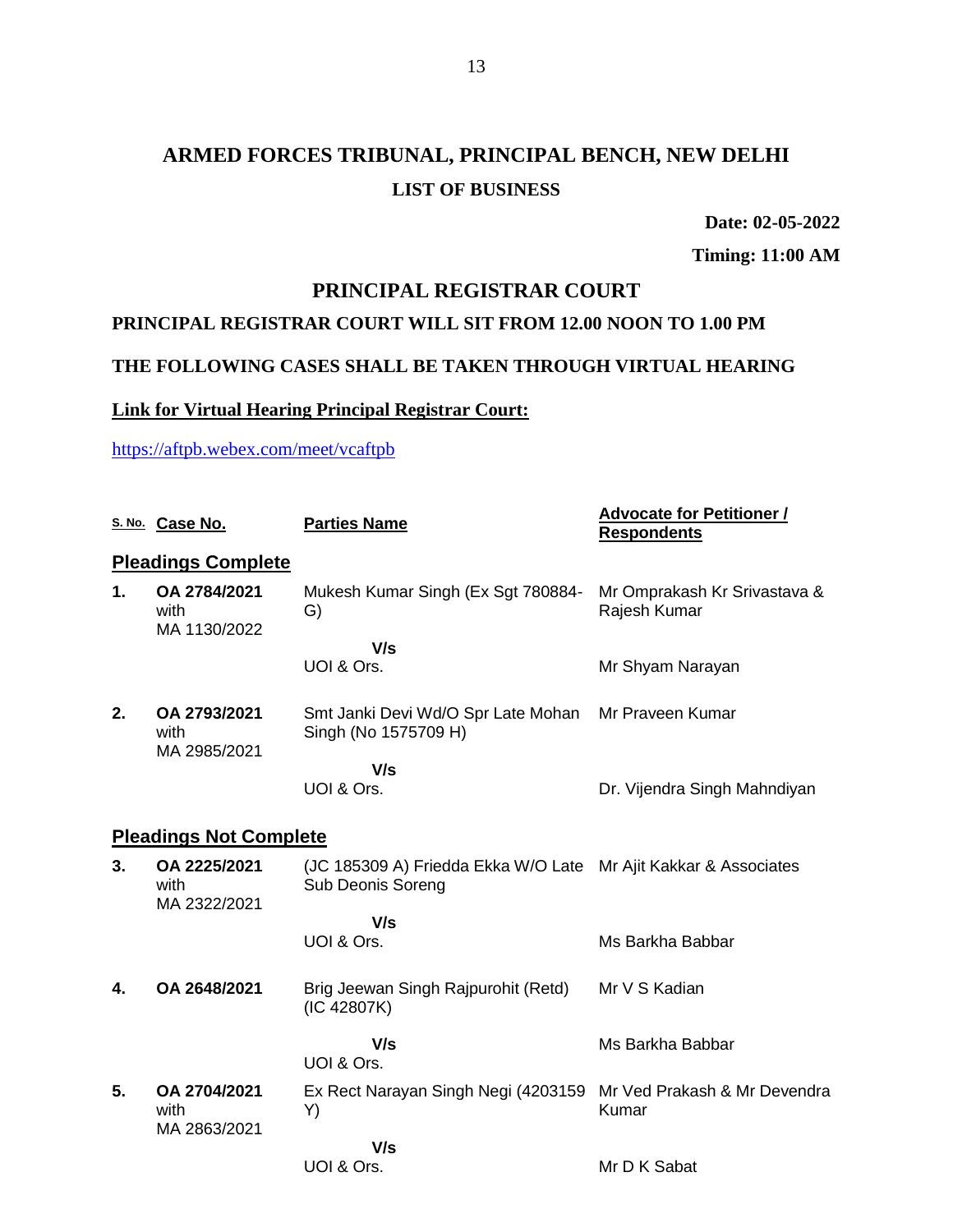| 6.  | OA 2705/2021<br>with<br>MA 2864/2021 | Ex Rect Patil Nivruti Janaba (2804244<br>Y)                   | Mr Ved Prakash & Mr Devendra<br>Kumar    |
|-----|--------------------------------------|---------------------------------------------------------------|------------------------------------------|
|     |                                      | V/s<br>UOI & Ors.                                             | Mr. Waize Ali Noor                       |
| 7.  | OA 2706/2021                         | Ex LEM (R) Arnab Ganguly (Nos<br>214693-R)                    | Mr Ved Prakash & Devender<br>Kumar       |
|     |                                      | V/s<br>UOI & Ors.                                             | Mr Prabodh Kumar                         |
| 8.  | OA 2708/2021                         | Ex PO LOG (MAT) Tej Bahadur<br>Chauhan (214465-Y)             | Mr Ved Prakash & Devendra<br>Kumar       |
|     |                                      | V/s<br>UOI & Ors.                                             | Mr. Shyam Narayan                        |
| 9.  | OA 2710/2021<br>with                 | LME Ranjit Jha (Retd) (134255)                                | Mr Manoj Kr Gupta & Mr<br>Praveen Kr Jha |
|     | MA 2878/2021                         | V/s<br>UOI & Ors.                                             | Mr S D Windlesh                          |
| 10. | OA 2711/2021<br>with<br>MA 2879/2021 | 719575 Sgt Tarani Kanta Mohanta<br>(Retd)                     | Mr Manoj Kr Gupta                        |
|     |                                      | V/s<br>UOI & Ors.                                             | Mr. Waize Ali Noor                       |
| 11. | OA 2712/2021<br>with                 | Smt Mamta Rana W/o Late Nk<br>Ramesh Bahadur Rana (5748120 X) | Ms Pallavi Awasthi                       |
|     | MA 2880/2021                         | V/s<br>UOI & Ors.                                             | Mr Niranjana Das                         |
| 12. | OA 2732/2021                         | Ex LEM (R) Jatinder Singh (213740 Z)                          | Mr Ved Prakash & Mr Devendra<br>Kumar    |
|     |                                      | V/s<br>UOI & Ors.                                             | Mr Rajeev Kumar                          |
| 13. | OA 2742/2021                         | (18882 N) Gp Capt Debashish Dutta<br>Roy (Retd)<br>V/s        | Mr Bipin Bihari                          |
|     |                                      | UOI & Ors.                                                    | Mr. Neeraj, Sr CGSC                      |
| 14. | OA 2743/2021<br>with                 | Ex MWO Raj Kumar (626840 G)                                   | Mr V S Kadian                            |
|     | MA 2927/2021                         | V/s<br>UOI & Ors.                                             | Mr Satya Ranjan Swain                    |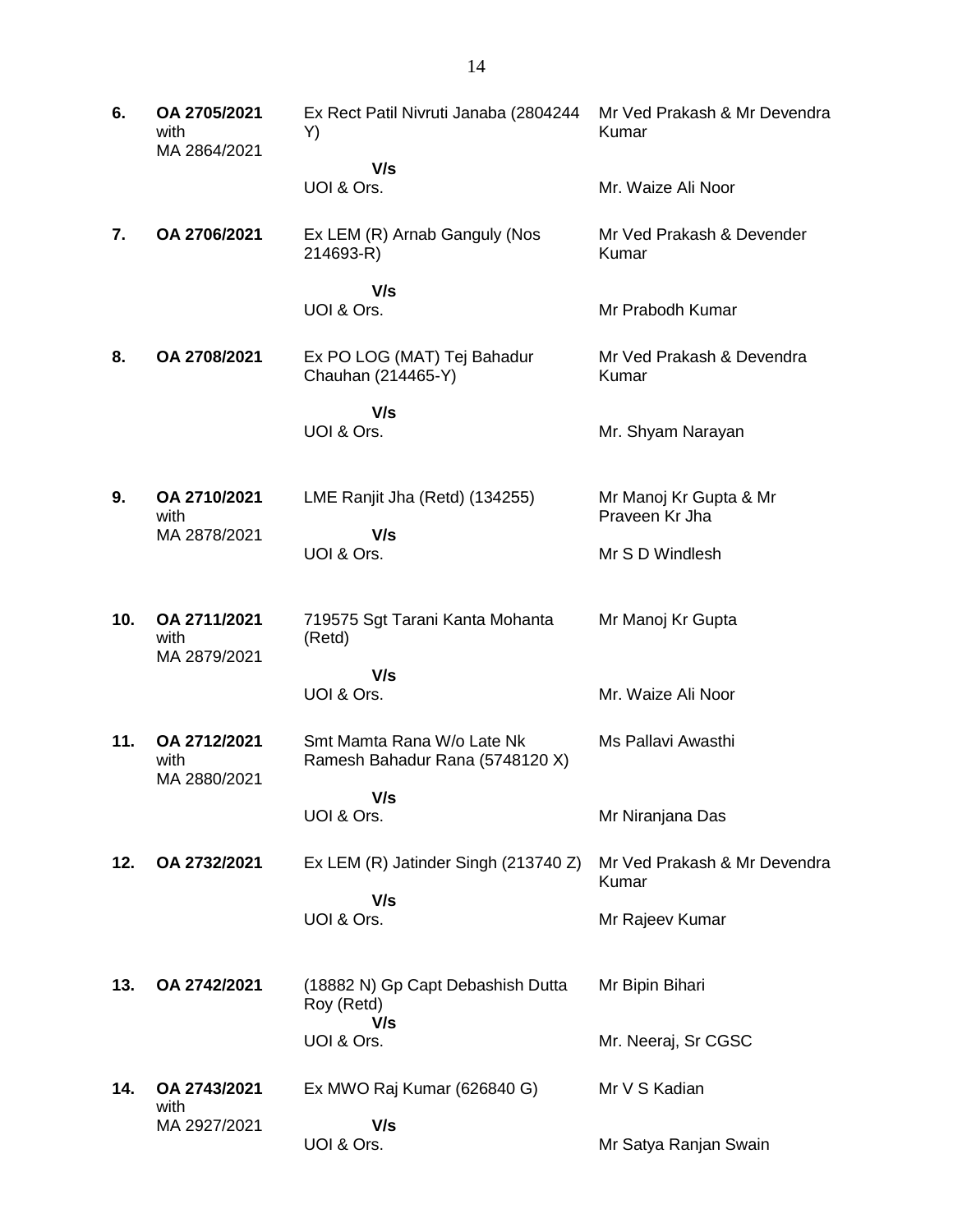| 15. | OA 2760/2021<br>with                 | Ex Gunner Subhash Chandra<br>(1269121 M)                       | Mr R K Kumar & Mr B T Kaul                |
|-----|--------------------------------------|----------------------------------------------------------------|-------------------------------------------|
|     | MA 2942/2021                         | V/s<br>UOI & Ors.                                              | Mr Arvind Patel                           |
| 16. | OA 2766/2021<br>with<br>MA 2947/2021 | PO Golak Chandra Pradhan (Retd)<br>(Ser No 148220-R)           | Mr Ramnivas Bansal                        |
|     |                                      | V/s<br>UOI & Ors.                                              | None                                      |
| 17. | OA 2767/2021<br>with<br>MA 2948/2021 | Ex Hav Mohan Kumar Singh<br>(15685358X)                        | Mr Virender Singh Kadian                  |
|     |                                      | V/s<br>UOI & Ors.                                              | <b>Mr Arvind Patel</b>                    |
| 18. | OA 2773/2021<br>with<br>MA 2961/2021 | Smt Bhavari Devi Wd/o (6495793 P)<br>Late Ex Sep Lichhman Puri | Mr Virender Singh Kadian                  |
|     |                                      | V/s<br>UOI & Ors.                                              | Ms Jyotsna Kaushik                        |
| 19. | OA 2775/2021                         | LT Col Haridasan V (RETD) (SL<br>04270M)                       | Mr. K R Verma                             |
|     |                                      | V/s<br>UOI & Ors.                                              | Ms Suman Chauhan                          |
| 20. | OA 2776/2021<br>with                 | (2674668) Hav Suresh Singh (Retd)                              | Mr Manoj Kumar Gupta & Mr<br>Prem Prakash |
|     | MA 2970/2021                         | V/s<br>UOI & Ors.                                              | Mr Rajesh Kumar Das                       |
| 21. | OA 2779/2021<br>with                 | (JC 379387 L) Sub (JENE) Raj Kumar                             | Mr J P Sharma & Associates                |
|     | MA 2971/2021                         | V/s<br>UOI & Ors.                                              | Mr Harish V Shankar                       |
| 22. | OA 2780/2021                         | Ex CH ERA Himanshu Vershney<br>(129338 A)                      | Mr Ved Prakash & Devendra<br>Kumar        |
|     |                                      | V/s<br>UOI & Ors.                                              | None                                      |
| 23. | OA 2783/2021                         | (IC 41185 F) Maj Gen Sanjeev Jain<br>(Retd)                    | Mr Ajit Kakkar & Associates               |
|     |                                      | V/s<br>UOI & Ors.                                              | Mr Ashok Chaitanya                        |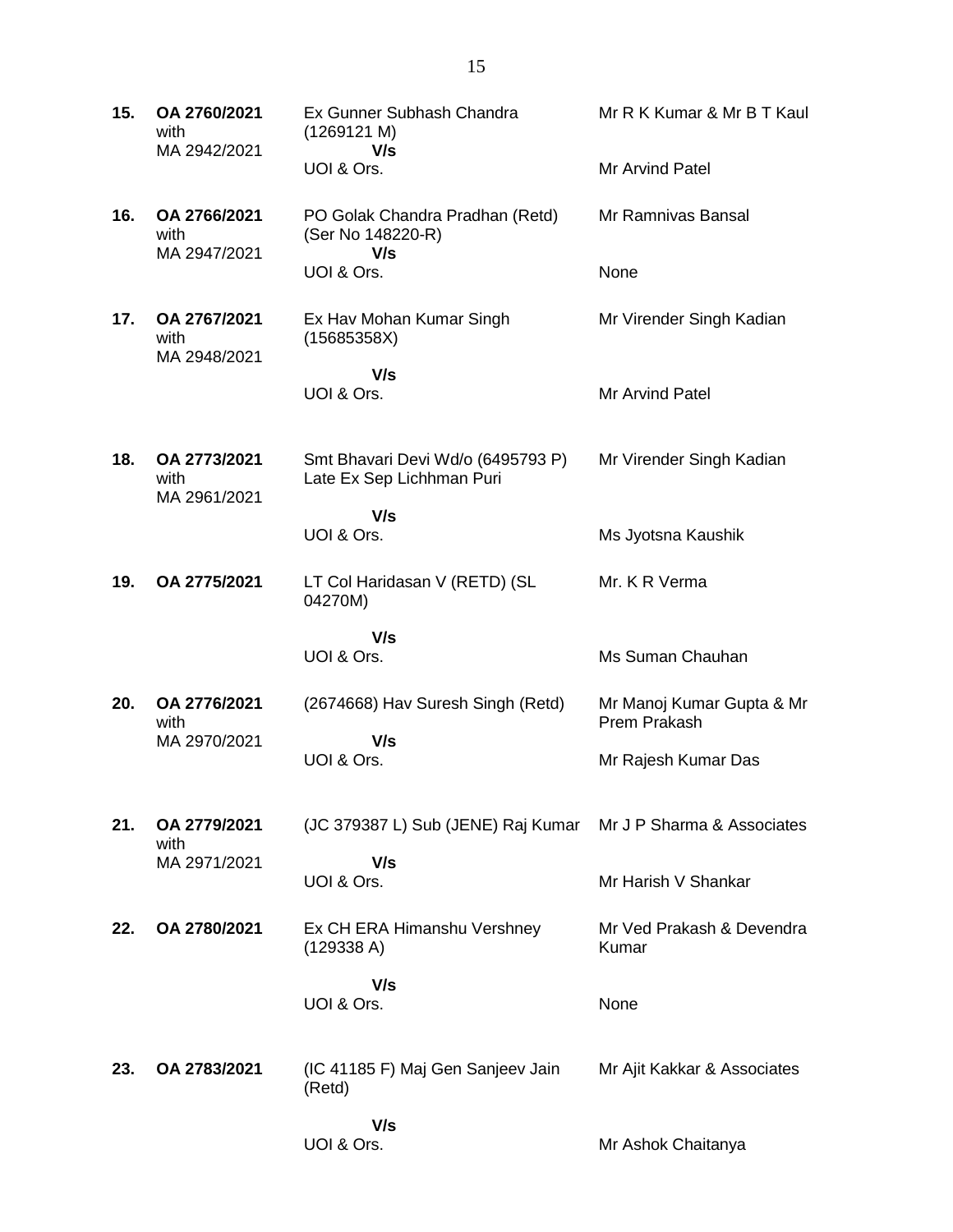| 24. | OA 2788/2021<br>with       | JC-257509P Ex Sub Mathew T                           | Mr Praveen Kumar                         |
|-----|----------------------------|------------------------------------------------------|------------------------------------------|
|     | MA 2975/2021               | V/s<br>UOI & Ors.                                    | Mr K K Tyagi                             |
| 25. | OA 2792/2021               | Ex Sgt Virender Kumar (717529)<br>V/s                | Mr Baljeet Singh & Ms Deepika<br>Sheoran |
|     |                            | UOI & Ors.                                           | Mr Prabodh Kumar                         |
| 26. | OA 2795/2021               | Ex JWO Rabindra Kumar Singh<br>(733081)              | Mr Baljeet Singh & Ms Deepika<br>Sheoran |
|     |                            | V/s                                                  |                                          |
|     |                            | UOI & Ors.                                           | Mr. Satya Ranjan Swain                   |
| 27. | OA 2797/2021               | Ex Hav Subhash Ramfal (4075819-X)                    | Mr Ved Prakash & Devendra<br>Kumar       |
|     |                            | V/s<br>UOI & Ors.                                    | Mr Rajesh Kumar Das                      |
| 28. | OA 2798/2021               | Ex EAP-4 Samrendra Kumar Singh<br>(Nos 194443-T)     | Mr Ved Prakash & Devender<br>Kumar       |
|     |                            | V/s                                                  |                                          |
|     |                            | UOI & Ors.                                           | Ms Jyotsna Kaushik                       |
|     | <b>Final Opportunities</b> |                                                      |                                          |
| 29. | OA 2729/2021               | <b>JWO Raghubir Singh Yadav (Retd)</b><br>(6295384T) | Mr Rakesh Kumar Yadav                    |
|     |                            | V/s                                                  |                                          |
|     |                            | UOI & Ors.                                           | Mr Rajeev Kumar                          |
| 30. | OA 2731/2021               | (18915 N) Gp Capt Ram Kumar<br>Prasad (Retd)         | Mr O S Punia                             |
|     |                            | V/s                                                  |                                          |
|     |                            | UOI & Ors.                                           | Mr. V Pattabhi Ram                       |
| 31. | OA 2735/2021<br>with       | Nk Neeraj Singh (Retd) (15157037 F)                  | Mr Manoj Kr Gupta                        |
|     | MA 2915/2021               | V/s                                                  |                                          |
|     |                            | UOI & Ors.                                           | Mr Satya Ranjan Swain                    |
| 32. | OA 2736/2021               | Hony Capt Dalip Chand (Retd) (JC<br>519331Y)         | Mr B P Vaishnav & Assocaites             |
|     |                            | V/s                                                  |                                          |
|     |                            | UOI & Ors.                                           | Mr Rajeev Kumar                          |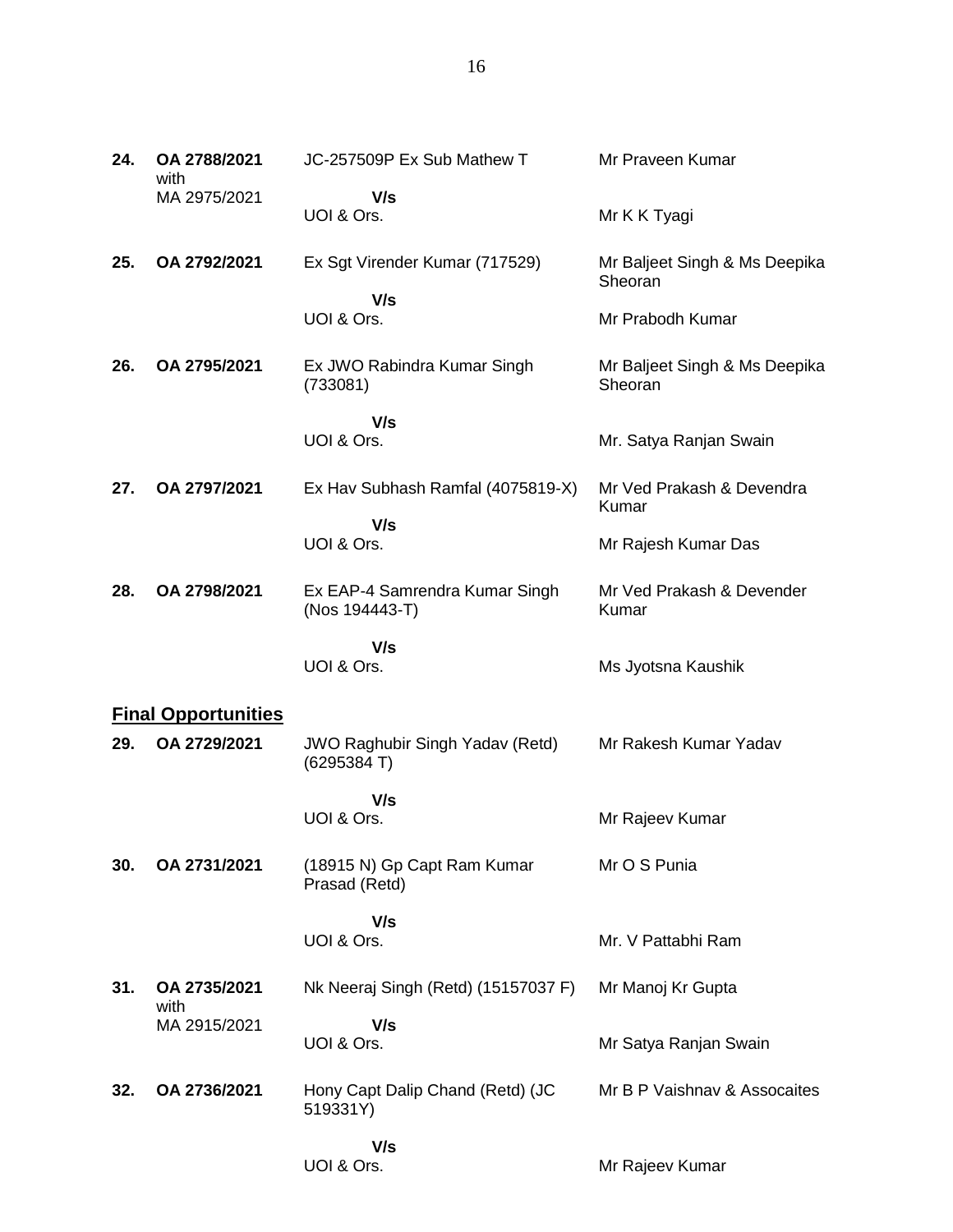| 33. | OA 2740/2021<br>with<br>MA 2922/2021 | Ex Sub Maj Kuppanda Poovaiah<br>Karumbaiah (JC-165420 H) | Mr Praveen Kumar            |
|-----|--------------------------------------|----------------------------------------------------------|-----------------------------|
|     |                                      | V/s<br>UOI & Ors.                                        | Ms Suman Chauhan            |
| 34. | OA 41/2022                           | (Ic 49129 X) Col Manish Midha (Retd)                     | Mr Chaitanya Agarwal        |
|     |                                      | V/s<br>UOI & Ors.                                        | Mr Rajesh Kumar Das         |
| 35. | OA 51/2022                           | (IC 47935 L) Col Gurpreet Singh Bedi<br>(Retd)           | Mr Rajesh Nandal            |
|     |                                      | V/s<br>UOI & Ors.                                        | Mr Rajesh Kumar Das         |
| 36. | OA 55/2022<br>with<br>MA 62/2022     | Ex Hony Nb Sub Ganpat Ram<br>(1164655)                   | Mr A K Trivedi & Associates |
|     |                                      | V/s<br>UOI & Ors.                                        | Ms Jyotsna Kaushik          |
| 37. | OA 56/2022<br>with<br>MA 63/2022     | Ex Hav Hony Nb Sub Ved Parkash<br>(7038917 H)<br>V/s     | Mr Virender Singh Kadian    |
|     |                                      | UOI & Ors.                                               | Mr Avdhesh Kumar Singh      |
| 38. | OA 57/2022<br>with<br>MA 64/2022     | (WS 00057 P) Capt Praveen Roy<br>(Retd)                  | Mr I S Yadav                |
|     |                                      | V/s<br>UOI & Ors.                                        | Mr Neeraj, Sr CGSC          |
| 39. | OA 58/2022<br>with<br>MA 65/2022     | MWO (HFO) PT Philipose (Retd)<br>(241302 L)              | Mr AK Chaudhary             |
|     |                                      | V/s<br>UOI & Ors.                                        | Mr Rajesh Kumar Das         |
| 40. | OA 59/2022<br>with<br>MA 66/2022     | Ex Sgt Partha Sarathi Das (659600B)                      | Mr Virender Singh Kadian    |
|     |                                      | V/s<br>UOI & Ors.                                        | Mr S D Windlesh             |
| 41. | OA 60/2022                           | Ex JWO Devendra Singh (766214R)                          | Mr Virender Singh Kadian    |
|     | with<br>MA 67/2022                   | V/s<br>UOI & Ors.                                        | Mr V S Tomar                |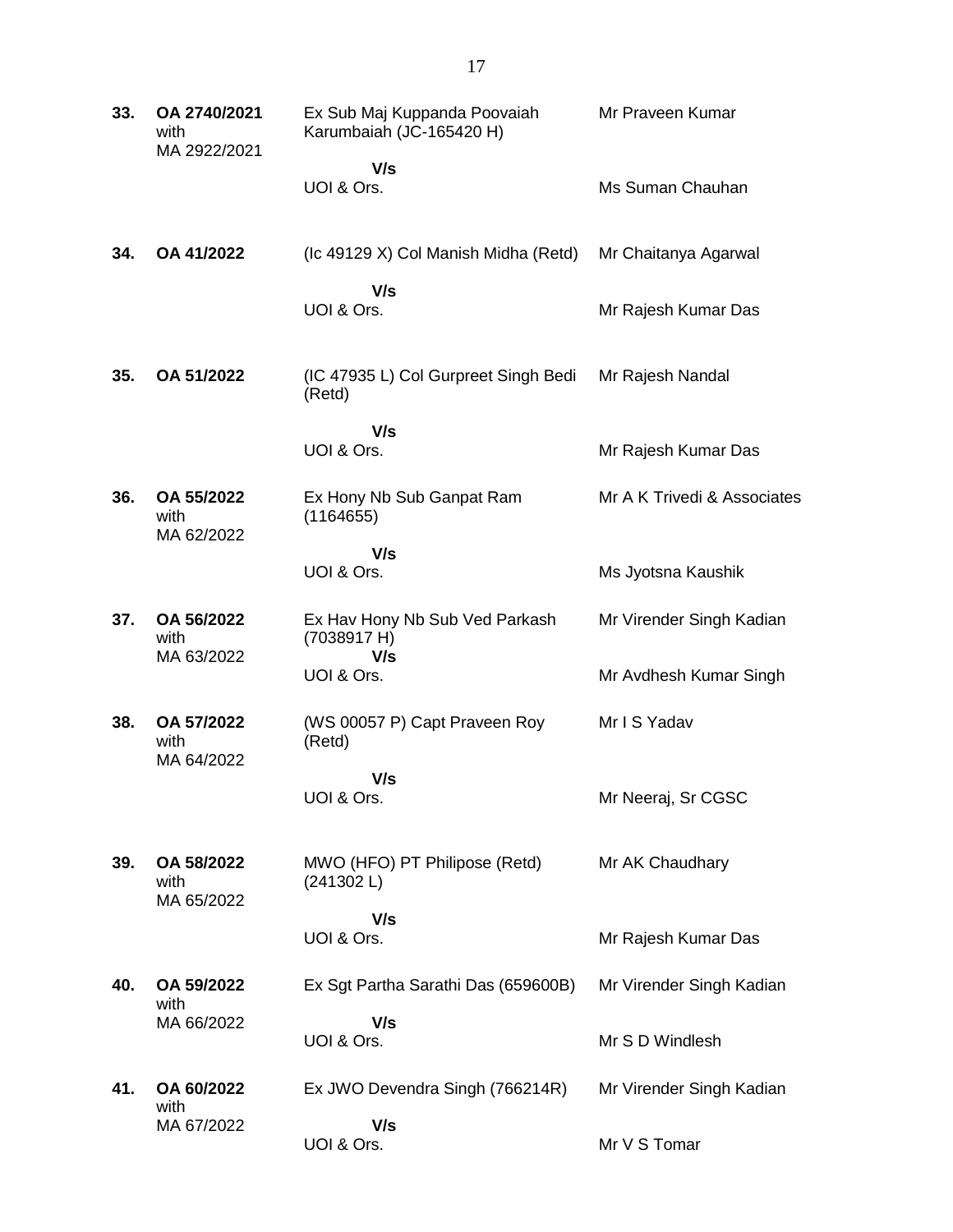| 42. | OA 61/2022<br>with               | Ex CPL Manjit Kumar (903796 R)                        | Mr Virender Singh Kadian                     |
|-----|----------------------------------|-------------------------------------------------------|----------------------------------------------|
|     | MA 68/2022                       | V/s<br>UOI & Ors.                                     | Mr Arvind Patel                              |
| 43. | OA 62/2022<br>with<br>MA 69/2022 | (IC 41489 Y) Maj Gen Rajesh Chaba<br>(Retd)           | Ms Pallavi Awasthi                           |
|     |                                  | V/s<br>UOI & Ors.                                     | Gp Capt Karan Singh Bhati, Sr<br><b>CGSC</b> |
| 44. | OA 65/2022<br>with<br>MA 74/2022 | Ex Sub Ram Chandra Behera (JC<br>297432 A)            | Mr Kritendra Tiwari                          |
|     |                                  | V/s<br>UOI & Ors.                                     | Ms Suman Chauhan                             |
| 45. | OA 93/2022<br>with               | (701924) MWO AK Ghana                                 | Mr B P Vaishnav & Associates                 |
|     | MA 99/2022                       | V/s<br>UOI & Ors.                                     | Mr V Pattabhi Ram                            |
| 46. | OA 95/2022                       | JC 471233Y Ex SUB Karnail Singh                       | Mr S C Malhotra                              |
|     |                                  | V/s<br>SRO (OIC Records) Record RAJRIF & None<br>Ors. |                                              |
|     |                                  | <b>First Time Listed For Completion Of Pleadings</b>  |                                              |
| 47. | OA 152/2022<br>with              | Ex MWO Bijay Kumar Sah (628234 B) Mr Praveen Kumar    |                                              |
|     | MA 227/2022                      | V/s<br>UOI & Ors.                                     | Dr Vijendra Singh Mahndiyan                  |
| 48. | OA 159/2022                      | (IC 13528 W) Brig Randhir Singh<br>Randhawa (Retd)    | Mr S S Pandey & Associates                   |
|     |                                  | V/s<br>UOI & Ors.                                     | Mr Rajeev Kumar                              |
| 49. | OA 161/2022                      | Ex EM (R) I Amritaksha Mukherjee<br>(214714 N)        | Mr Ved Prakash & Mr Devendra<br>Kumar        |
|     |                                  | V/s<br>UOI & Ors.                                     | None                                         |
| 50. | OA 168/2022<br>with              | Ex Hav Raghubir Singh (14238463 Y)                    | Mr Ved Prakash & Devendra<br>Kumar           |
|     | MA 239/2022                      | V/s<br>UOI & Ors.                                     | Ms Barkha Babbar                             |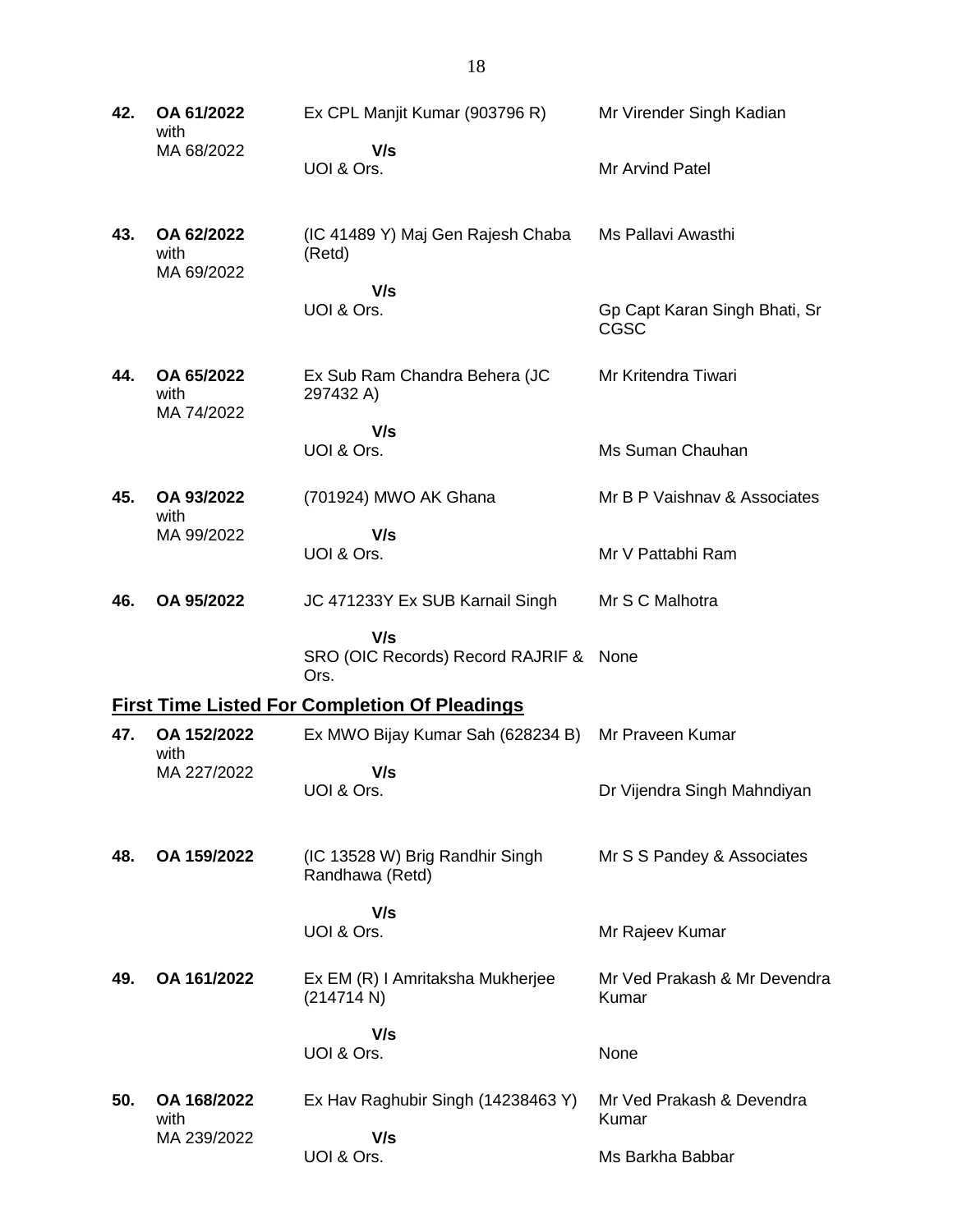| 51. | OA 179/2022                        | Sgt Manish Kiran Retd (S No 792473- Mr Raj Kumar<br>R)    |                         |
|-----|------------------------------------|-----------------------------------------------------------|-------------------------|
|     |                                    | V/s<br>UOI & Ors.                                         | Mr Satya Ranjan Swain   |
| 52. | OA 180/2022                        | Capt (IN) Ravinder Singh Bala (Retd)<br>$(50876-A)$       | Mr Shakti Chand Jaidwal |
|     |                                    | V/s<br>UOI & Ors.                                         | Mr Rajeev Kumar         |
| 53. | OA 181/2022                        | MWO Biswanath Paul Retd (656379-A) Mr A K Chaudhary       |                         |
|     |                                    | V/s<br>UOI & Ors.                                         | Mr Rajeev Kumar         |
| 54. | OA 182/2022<br>with                | WO Narayan Panda (Retd) (S No<br>681416-K)                | Mr Raj Kumar            |
|     | MA 254/2022                        | V/s                                                       |                         |
|     |                                    | UOI & Ors.                                                | Mr Rajesh Kumar Das     |
| 55. | OA 183/2022<br>with                | Sgt R Ravi Shankar (Retd) (900293-K)                      | Mr A K Chaudhary        |
|     | MA 255/2022                        | V/s<br>UOI & Ors.                                         | Mr. V Pattabhi Ram      |
| 56. | OA 184/2022                        | Gp Capt Vinay Sareen (Retd) (19395)                       | Mr Ajai Bhalla          |
|     |                                    | V/s<br>UOI & Ors.                                         | Mr J S Yadav            |
| 57. | OA 185/2022<br>with                | Lt Col Arvind Kumar (Retd) (IC<br>34898K)                 | Mr Shakti Chand Jaidwal |
|     | MA 264/2022                        | V/s                                                       |                         |
|     |                                    | UOI & Ors.                                                | Mr S D Windlesh         |
| 58. | OA 186/2022<br>with<br>MA 265/2022 | Ex JWO Krushna Chandra Mahapatra<br>(No 636594 R)         | Mr OS Punia             |
|     |                                    | V/s<br>UOI & Ors.                                         | Mr Shyam Narayan        |
| 59. | OA 187/2022                        | Sgt Chatur Bhuj Gurjar (Retd) (628345- Mr Raj Kumar<br>G) |                         |
|     |                                    | V/s<br>UOI & Ors.                                         | Ms Jyotsna Kaushik      |